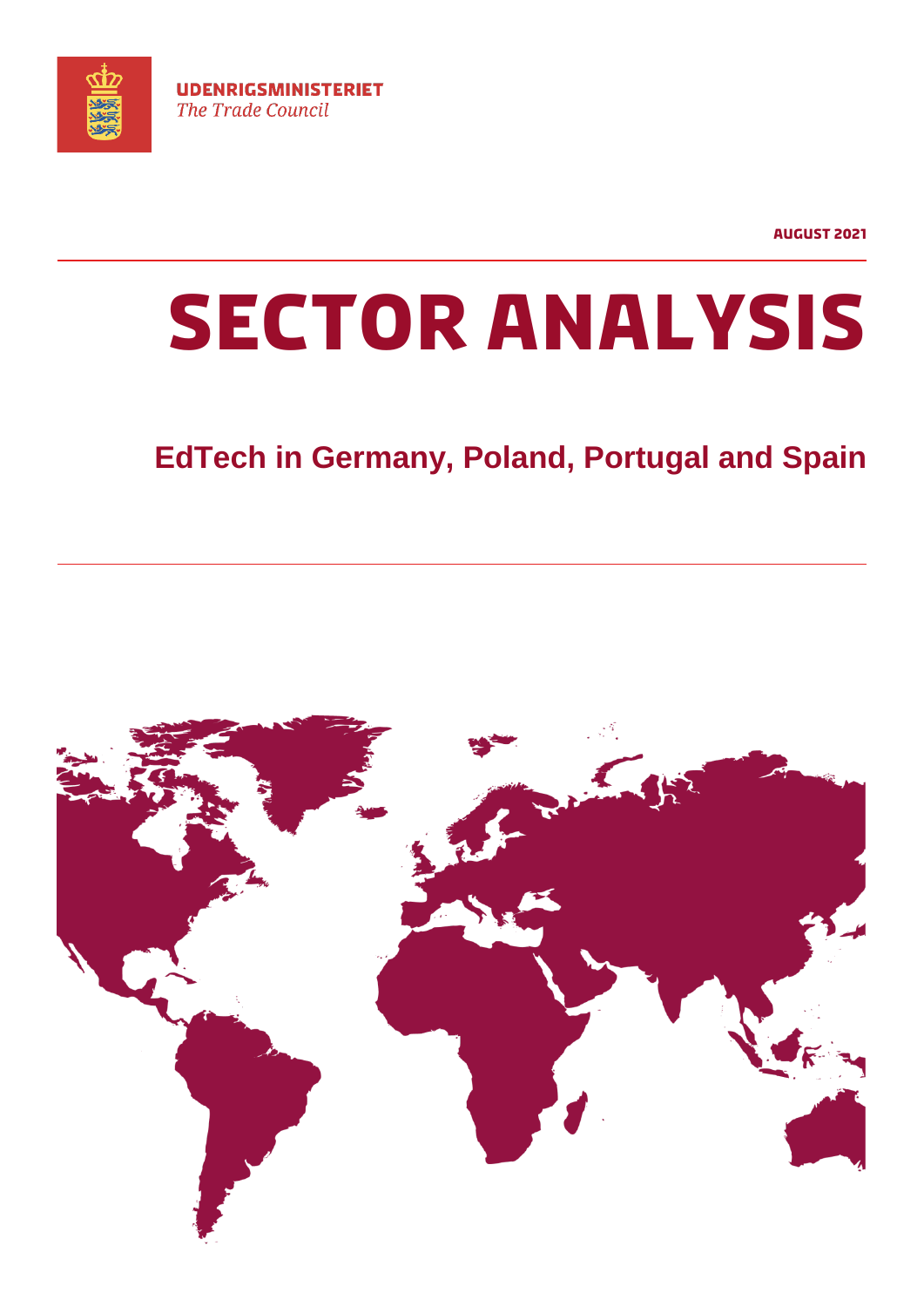# **INDHOLD**

| 1 | Edtech in light of the EU recovery fund                           | 3  |
|---|-------------------------------------------------------------------|----|
| 2 | Edtech in Germany                                                 | 4  |
|   | German priorities                                                 | 4  |
|   | The educational system in Germany                                 | 4  |
|   | Areas of improvement in the educational system                    | 7  |
|   | The procurement system and key partners and competitors           | 8  |
|   | Maturity of EdTech in the educational system                      | 9  |
|   | Learn more                                                        | 9  |
| 3 | EdTech in Poland                                                  | 10 |
|   | Polish priorities                                                 | 10 |
|   | The educational system in Poland                                  | 10 |
|   | Administrative and budgetary powers within education              | 11 |
|   | Concentration of the private sector                               | 12 |
|   | Areas of improvement in the educational system                    | 13 |
|   | The procurement system and key partners and competitors           | 13 |
|   | Maturity of EdTech in the educational system                      | 14 |
|   | Learn more                                                        | 14 |
| 4 | EdTech in Portugal                                                | 15 |
|   | Portuguese priorities                                             | 15 |
|   | The educational system in Portugal                                | 16 |
|   | Administrative and budgetary powers within the educational system | 16 |
|   | Concentration of the private sector                               | 17 |
|   | Areas of improvement in the educational system                    | 18 |
|   | The procurement system and key partners and competitors           | 19 |
|   | Maturity of EdTech in the educational system                      | 20 |
|   | Corporate learning                                                | 21 |
|   | Learn more                                                        | 21 |
| 5 | EdTech in Spain                                                   | 22 |
|   | Spanish priorities                                                | 22 |
|   | The educational system in Spain                                   | 22 |
|   | The procurement system and key partners and competitors           | 23 |
|   | Maturity of EdTech in the educational system                      | 24 |
|   | Learn more                                                        | 25 |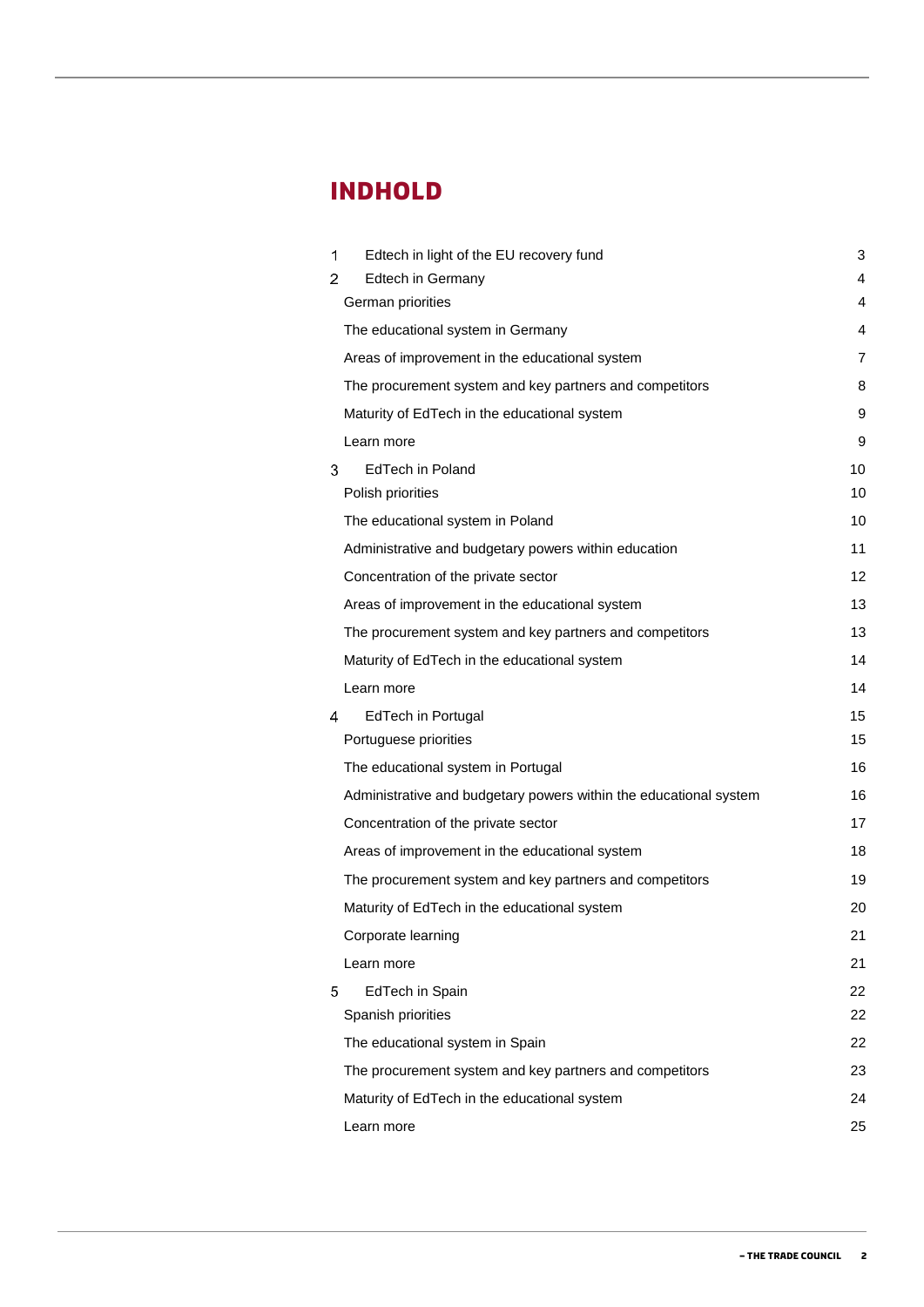$\blacksquare$ 

# <span id="page-2-0"></span>**EDTECH IN LIGHT OF THE EU RECOVERY FUND**

To rebuild Europe following the COVID-19 pandemic, the EU is currently investing approx. EUR 750 billion in the EU Member States through its recovery fund. 20 percent equivalent of approx. EUR 150 billion has been earmarked for the digital transition across the EU. A substantial part of these funds will go to improve the digitalisation of public services, an area where a strong public-private collaboration has helped get Denmark to the top of the European Digital Scoreboard.

Undoubtedly, the EU recovery fund represents an unprecedented export opportunity for Danish businesses with innovative education technology solutions, including tech companies and publishers. Therefore, in collaboration with Danish business organisations, [The Trade Council](https://thetradecouncil.dk/eugenstart) will be facilitating a number of export promotion activities to help Danish companies seize the unique opportunities across the EU.

As part of the initiatives, this report offers an overview of the current state and plans to further the digitalisation of the educational system in selected EU countries where we see special opportunities for Danish providers of digital solutions: Germany, Poland, Portugal and Spain.

To learn more about the concrete market activities, please contact us at [eugen](mailto:eugenstart@um.dk)[start@um.dk](mailto:eugenstart@um.dk) or contact the Danish missions directly, using the contact details provided in the markets descriptions below.

#### **Figure 1. Human capital measured by a) internet user skills and b) advanced skills and development**



**Figure 2. Connectivity measured by a) Fixed broadband take-up, b) Fixed broadband coverage, c) Mobile broadband and d) Broadband price index**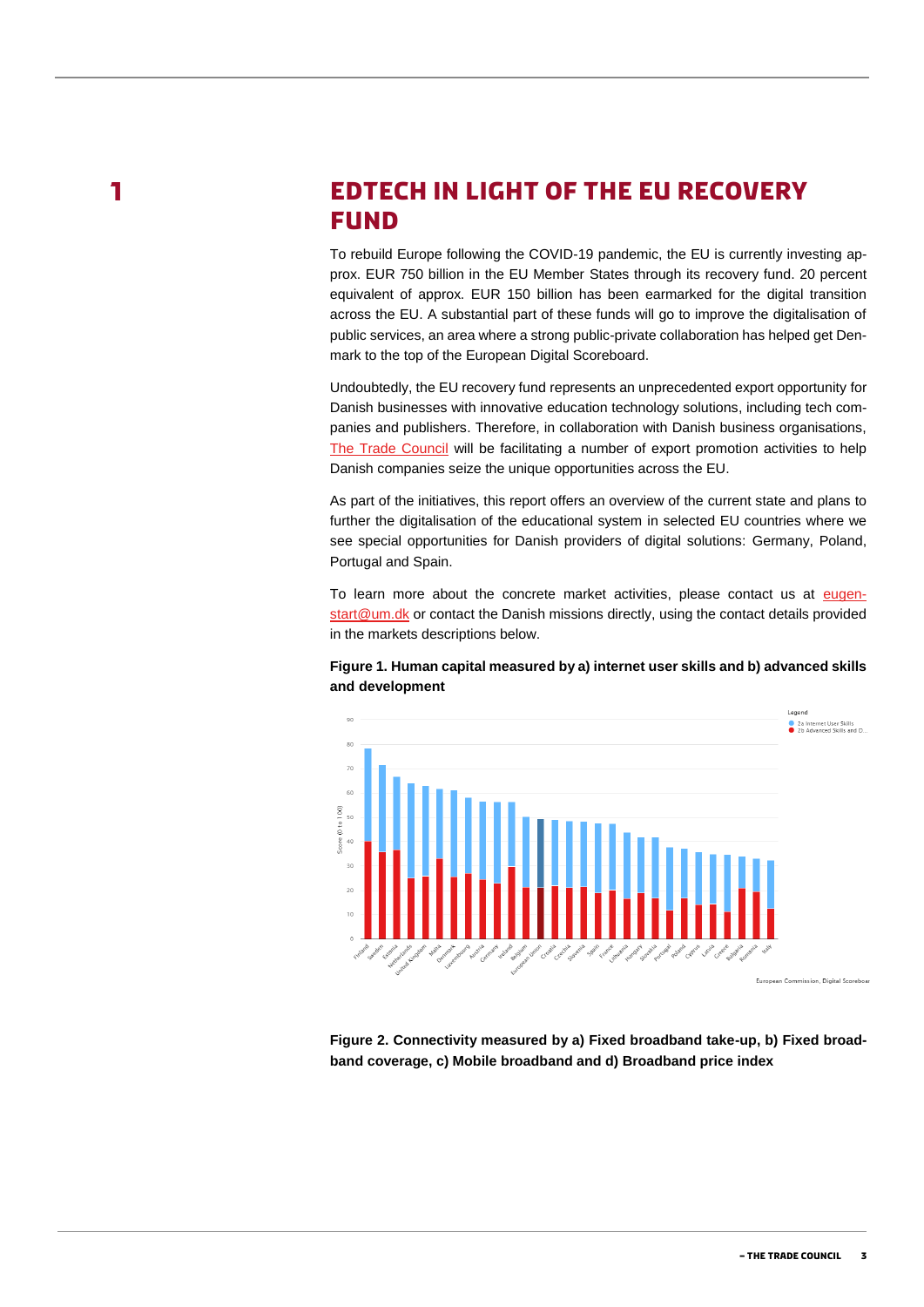

European Commission, Digital Scoreboar

# <span id="page-3-0"></span>**EDTECH IN GERMANY**

#### <span id="page-3-1"></span>**German priorities**

The German Recovery and Resilience Plan foresees major investments in the area of digitalisation including investments of approx. EUR 1.3 billion in digitalisation of the education system.

From 2019 to 2024, different schemes are under implementation. On a national level, the Digital Compact for Schools (*DigitalPakt Schule*) has been initiated amounting to approx. EUR 5.5 billion, allocating EUR 500 for every German student. The aims of the Digital Compact for Schools are:

- the acquisition of hardware
- improvement of the digital infrastructure
- learning programs, platforms and school-clouds
- interactive whiteboards, end-devices
- VR/AR and other types of terminal equipment

In order to receive funding the schools have to elaborate a media concept.

Besides the Digital Compact, the national government provides COVID-19 related funding for schools that amount to approx. EUR 500 million. The funding allows for the acquisition of hardware and software such as end devices and software solutions that enable distance teaching as well as learning. In addition, the federal states have initiated their own investment programs, which differ from state to state.

#### <span id="page-3-2"></span>**The educational system in Germany**

The German education system is decentralized and characterised by the federal structure of the country. Each of the 16 federal states are self-governing and therefore able to act independently when forming their educational systems. Regional ministries of education are primarily responsible for the pedagogical and legal framework and for determining the curriculum plans and educational goals of the schools. Part of these tasks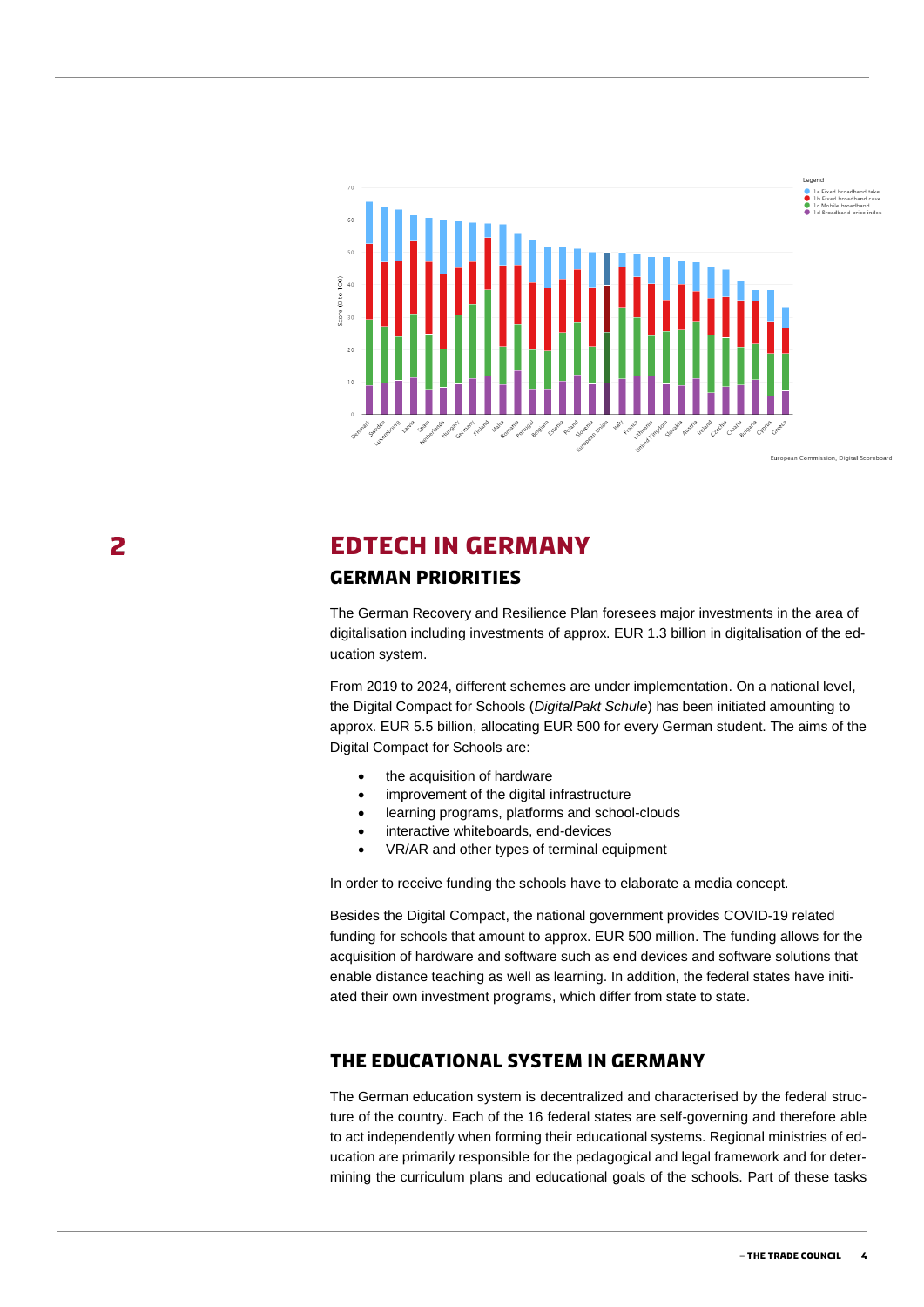are often delegated to other institutions, which are supporting the ministry. When it comes to purchasing products at the schools, the real power lies within the municipalities and the school operators, as they are the ones signing off on the budget and equipment plans from the schools. In other words, they handle the budget allocation locally, which is made available by the federal government, the state or the municipality. The key function of the school operator is to coordinate the local requirements across the schools and develop plans for the service solutions.

Since the public school system may vary between states, it is always necessary to examine the system in the given state. For more information on the competitive situation in Germany regarding EdTech providers, you may contact the [Trade Council in Ger](https://tyskland.um.dk/eksportraadet)[many.](https://tyskland.um.dk/eksportraadet)

|                          | Public / Private <sup>1</sup> |                      |  |
|--------------------------|-------------------------------|----------------------|--|
| <b>Type of education</b> | No. of students               | No. of schools       |  |
| Primary                  | 2,820,000                     | 15,431 (~5% private) |  |
| Secondary                | 5,430,000                     | 14,948 (~9% private) |  |
| Higher education         | 2,948,000                     | 423 (~27% private)   |  |
| Total                    | 11,198,000                    | 30,802               |  |

**Table 1. Number of students and schools**

#### **Table 2. Overview of the German school system**

| Primary school     | Compulsory schooling begins from the age<br>of 6. Primary school (grundschule) is com-<br>pulsory for everyone and lasts 4 years<br>(1st-4th grade). However, in Berlin primary |
|--------------------|---------------------------------------------------------------------------------------------------------------------------------------------------------------------------------|
|                    | school lasts 6 years.                                                                                                                                                           |
| Secondary stage II | At the beginning of the 5th grade, children<br>start attending either<br>Hauptschule                                                                                            |
|                    | Realschule (does not exist in all states),                                                                                                                                      |
|                    | Werkrealschule (BaWü) or                                                                                                                                                        |
|                    | Gymnasium                                                                                                                                                                       |
|                    | Placement of the individual student in the                                                                                                                                      |
|                    | school forms depends on their results ob-                                                                                                                                       |
|                    | tained in the 4 <sup>th</sup> grade. In most states,                                                                                                                            |
|                    | compulsory schooling is 9 years - in Berlin,                                                                                                                                    |
|                    | Brandenburg, Bremen and North Rhine-                                                                                                                                            |

<sup>1</sup> Statistisches Bundesamt: https://www.destatis.de/DE/Themen/Gesellschaft-Umwelt/Bildung-Forschung-Kultur/Schulen/\_inhalt.html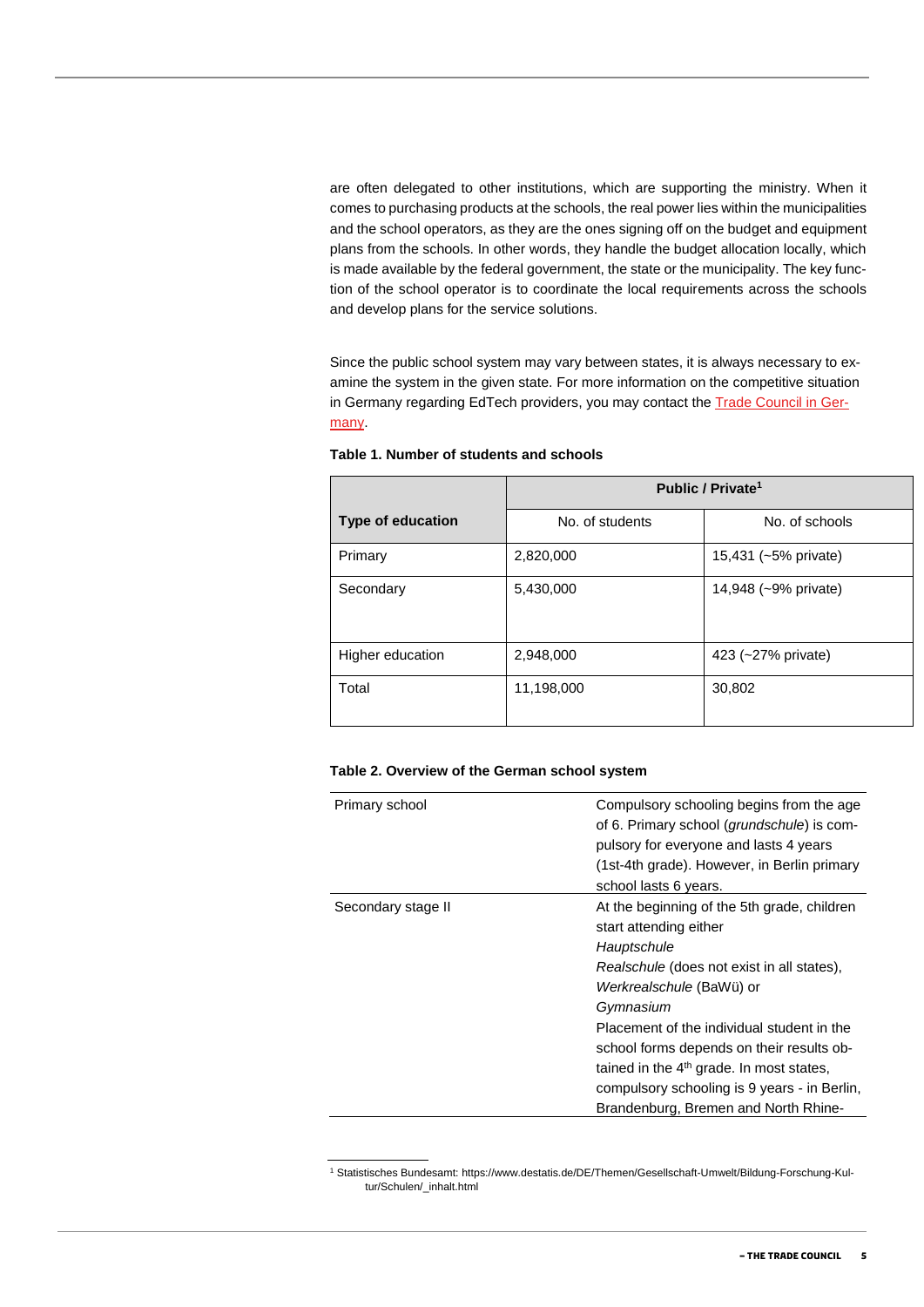|                              | Westphalia compulsory schooling is 10<br>years.                                                                                                                                                                                                                                                                                                                                                                                                                            |
|------------------------------|----------------------------------------------------------------------------------------------------------------------------------------------------------------------------------------------------------------------------------------------------------------------------------------------------------------------------------------------------------------------------------------------------------------------------------------------------------------------------|
| Hauptschule/Mittelschule     | Usually lasts 5 years (from 5th to 9th<br>grade - in some states up to 10th grade).<br>Hauptschule/Mittelschule gives access to<br>vocational education.                                                                                                                                                                                                                                                                                                                   |
| Secondary school             | Usually lasts 6 years (from 5th-10th<br>grade). Abolished in Berlin and replaced<br>by a general secondary school. If students<br>plan to receive a higher education en-<br>trance certificate after Realschule, they<br>can enter a Fachoberschule (which it is<br>called in Bavaria for example) and attend 2<br>or 3 years.                                                                                                                                             |
| Gymnasium                    | The only form of school that covers both<br>secondary levels I and II. The Gymnasium<br>normally lasts 8 or 9 years (from 5th-12th<br>grade or 13 <sup>th</sup> grade) and leads to a to<br>higher education access certification<br>(Allgemeine Hochschulreife or more com-<br>monly Abitur).                                                                                                                                                                             |
| Unit schools (Gesamtschulen) | Provides teaching from $5th - 10th$ grade<br>level, or from 7 <sup>th</sup> - 10 <sup>th</sup> grade. The unit<br>school accommodates children from<br>Hauptschule, Realschule, and Gymna-<br>sium, who, depending on their qualifica-<br>tions, will have the opportunity to go to<br>secondary level II at the Gymnasium. In<br>some states, the unitary school is a regular<br>school system, while it in others it is imple-<br>mented as an experiment at the moment. |
| Special schools              | For disabled students and students with<br>special needs. It exists in all states, and at<br>all levels. Students will receive a respec-<br>tive examination.                                                                                                                                                                                                                                                                                                              |
| Secondary stage II           | The last 2 or 3 years of gymnasium (Ober-<br>stufe), can be considered secondary stage<br>II which leads to a higher education en-<br>trance certificate.                                                                                                                                                                                                                                                                                                                  |
| Universities                 | To study at a university, you must gradu-<br>ate from Gymnasium or a similar institution<br>(such as Fachoberschule). Most university<br>studies are standardized to take 4 years,                                                                                                                                                                                                                                                                                         |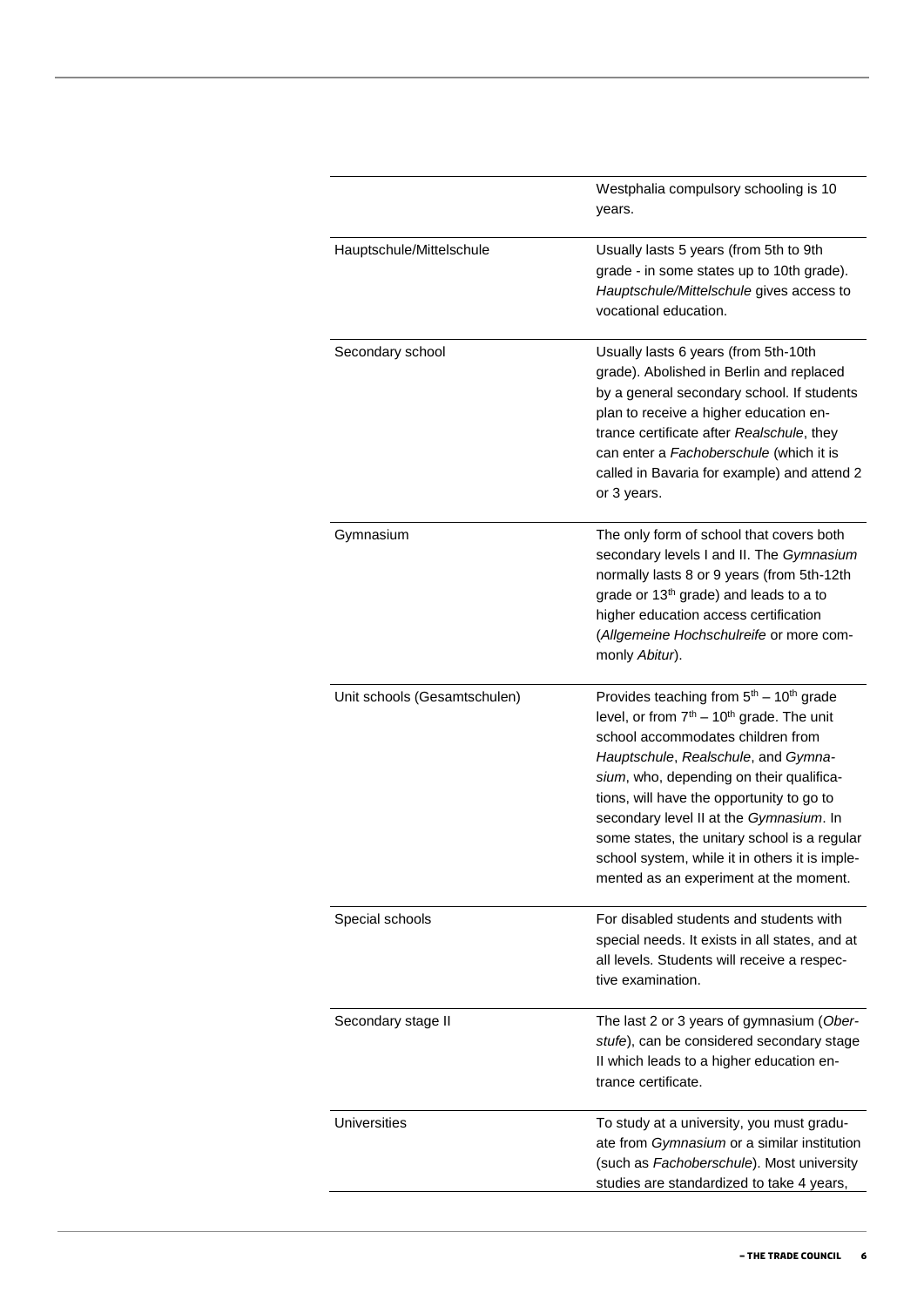but the actual study time is on average 6 years. The German universities are reorganizing their study programs according to the bachelor/master model.

In Germany, there is a distinction between universities (*Universität*) and universities of applied sciences (*Fachhochschule*). The universities are traditional universities that have a strong focus on research, whilst *Fachhoschulen* focus on practical application of research and knowledge.

There are two types of school operators in Germany:

- the public school operators (öffentliche Schulträger)
- the independent/private school operators (freie Schulträger)

Interestingly, the amount of private schools has risen in Germany by 80 percent since 1992/93. Parents pay EUR 2,000 on average per year for their child to attend a private school. 14 percent of German schools are privately operated including elementary and secondary (11 percent) as well as vocational schools (25 percent)<sup>2</sup>.

#### <span id="page-6-0"></span>**Areas of improvement in the educational system**

In the PISA tests, Germany scores above average in all three main categories.

**Table 3. German average scores in PISA tests compared to PISA average score**

|              | <b>READING</b> | <b>MATHEMATICS</b> | <b>SCIENCE</b> |
|--------------|----------------|--------------------|----------------|
| Germany      | 498            | 500                | 503            |
| PISA average | 487            | 489                | 489            |
| Difference   | +11            | +11                | +14            |
|              |                |                    |                |

There is a recognition in Germany of the need for a swift digital transformation, which has resulted in investments in digital transformation of the education system. However, there are various challenges that need to be tackled, such as the installation of broadband, data protection issues, training employees etc. The pandemic has fueled this process, which has simultaneously brought up new difficulties that teachers and other stakeholders are currently dealing with. Nevertheless, there is an ongoing flux and there are market potentials for EdTech companies to engage in the German market.

<sup>2</sup> Source: Statistisches Bundesamt, Privatschulen in Deutschland, 2020: https://www.destatis.de/DE/Themen/Gesellschaft-Umwelt/Bildung-Forschung-Kultur/Schulen/Publikationen/Downloads-Schulen/privatschulen-deutschland-dossier-2020.pdf?\_\_blob=publication-File#:~:text=Im%20Schuljahr%202018%2F19%20gab,25%20%25%20der%20beruflichen%20Schulen).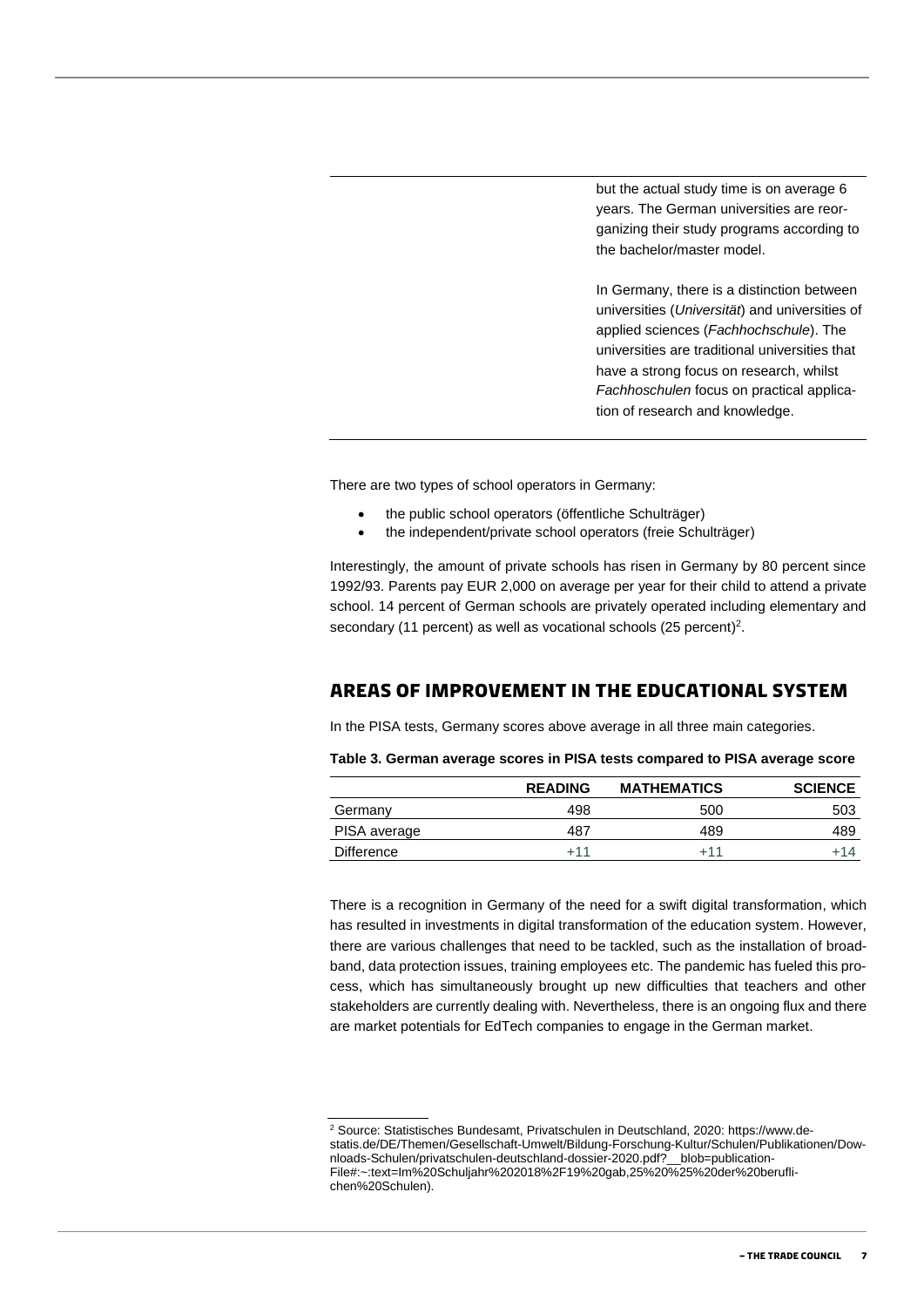According to the OECD Skills Strategy from 2019<sup>3</sup> there are three main recommendations for improving the performance of skills in Germany. These involve the development of skills over the life course. Which includes among others a support system for continuous learning in adulthood, as well as harnessing relevant technology as an instrument for lifelong learning. As a response to that, the German government has launched an initiative in 2021 that aims at promoting digital competences among all age groups run under the name "Netzwerk Bildung Digital"<sup>4</sup> .

Next to that, the OECD report mentions improvement points regarding the effective use of skills specifically at the workplace and in society, as well as the need to strengthen the governance of skill systems. This means to ensure that existent skills are to be made full use of as well as there is a need of a comprehensive strategy on how to tackle the increased complexity of today's fast global development. The OECD report states:

"*Still, Germany could benefit from a renewal of its strategic vision for the future to ensure that all of its people have the skills to respond to the challenges and opportunities of a complex and rapidly changing world, and to secure its position on global value chains. A whole-of government approach is needed to achieve this aim." 5*

#### <span id="page-7-0"></span>**The procurement system and key partners and competitors**

School operators have a crucial role when it comes to purchasing power and are important stakeholders to turn to for companies interested in selling EdTech products and solutions. As they receive many inquiries from different companies, it is important to consider how to approach them from a strategical point of view.

Firstly, it is necessary to know where they get their information. Secondly, it is also an advantage to know how the budget plans work in order to define the right timing of a given activity or outreach. Currently, there are two ways frequently used to tap into the pool of funding:

- "Per single request" a school reaches out to the relevant school operator to have them sign off on the official application to receive funding for digital equipment, and
- "Public tendering contracts (Rahmenverträge)" many municipalities are increasingly using public tendering offers at municipality level for the purchase of both hardware and software. Firstly, this is to make it simpler for the schools to purchase products and solutions. Secondly, it means that schools in a particular district or municipality will have a more standardized set-up.

The different actors should be considered from subcategory to subcategory. For example, as regards Learning Management Systems (LMS), the federal states have introduced and established their own individual systems.

<sup>3</sup> https://www.oecd.org/germany/Skills-Strategy-Germany-EN.pdf

<sup>4</sup> https://www.bmbf.de/bmbf/de/bildung/alle-informationen-zum-digitalen-lehren-und-lernen/alle-informationenzum-digitalen-lehren-und-lernen-bmbf.html

<sup>5</sup> https://www.oecd.org/germany/Skills-Strategy-Germany-EN.pdf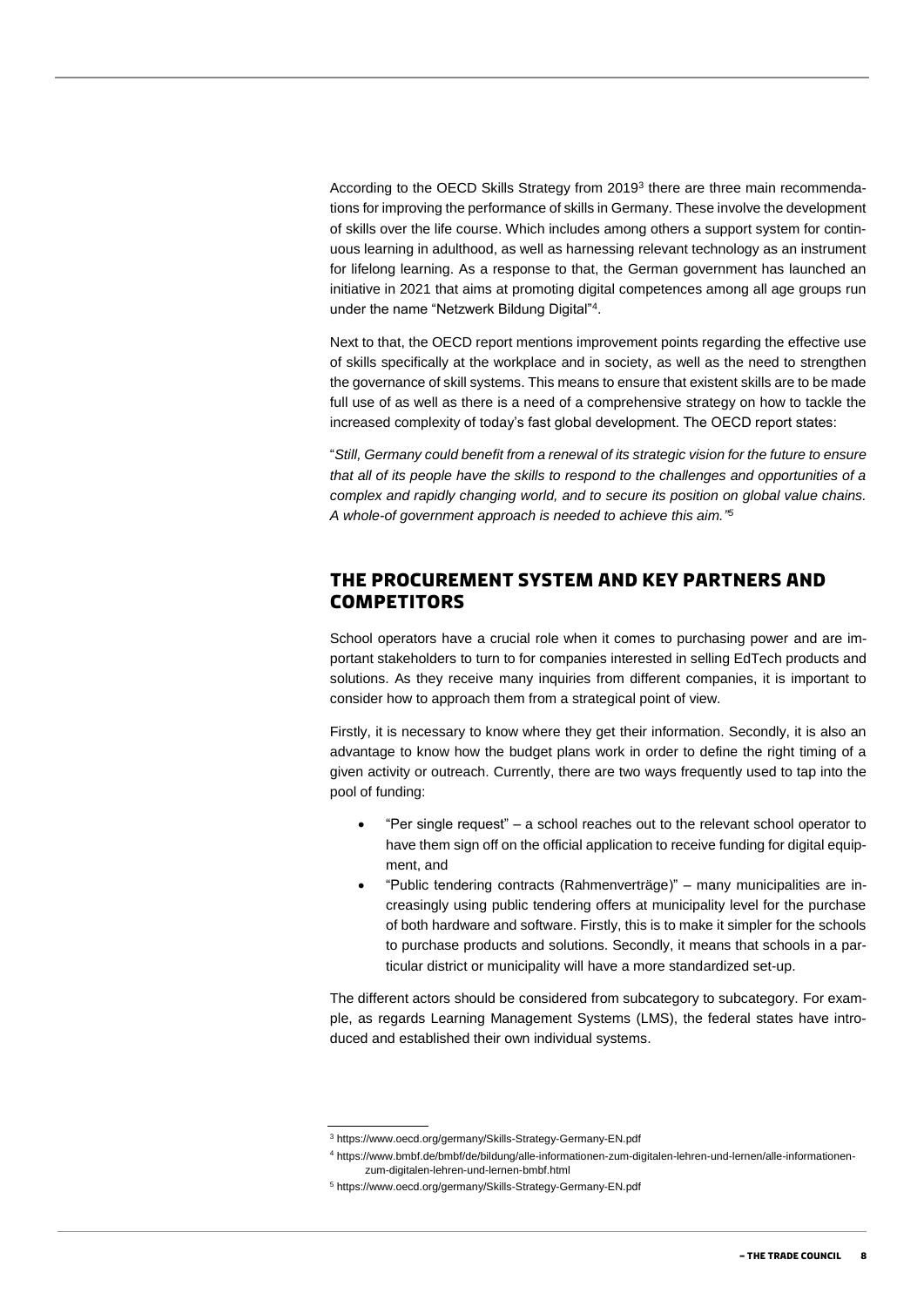#### <span id="page-8-0"></span>**Maturity of EdTech in the educational system**

Due to the Digital Compact for Schools (*DigitalPakt Schule*) many schools have been able to acquire different sorts of digital equipment. Since the funding scheme mainly involves hardware, the first step has been to equip schools with various devices such as tablets, laptops as well as smart boards. The goal is to transform the classrooms into a digital classroom that includes functioning digital tools as well as the incorporation of a traditional chalk board or similar (see Votum report for Bavaria for example<sup>6</sup>).

Since the school system is decentralized in Germany, it is rather difficult to draw a clear picture of the status quo in general terms. Therefore, the different federal states and even the different municipalities should be approached individually. The state of Bavaria, for example, is considered as rather digitally advanced. However, in Bavaria there are still some municipalities struggling with a proper internet connection. Since private schools are usually not bound to the municipal and state government, the purchasing procedure is considered less complex as they are acting more independently compared to public schools. Nevertheless, private schools are bound to their regional circumstances, such as the availability of a broadband connection.

In the current situation, different schools have introduced iPad classes for example, and thereby signalled that they have understood the necessity to provide devices such as laptops or tablets for students. Some schools include a BYOD policy (Bring Your Own Device), whereas in Berlin for example BYOD is neglected for reasons of fairmindedness.

In general, Germany is investing in both hardware and software. However, the following is in high demand:

- development of digital teaching tools and material,
- management systems to support administrative and educational processes e.g. digital programs, with a team focused approach to teaching scenarios plus the overall communication at schools/universities,
- Learning Management Systems (LMS), and
- hardware units facilitating digital learning (e.g. notebooks, tablets, VR-equipment, interactive boards and systems –compatible with older systems)

#### <span id="page-8-1"></span>**Learn more**

If you are interested in knowing more about concrete activities and specific counselling, please contact [the Trade Council in Germany.](https://tyskland.um.dk/eksportraadet)

<sup>6</sup> Votum Report 2020[: https://www.km.bayern.de/download/21465\\_Votum\\_2020.pdf](https://www.km.bayern.de/download/21465_Votum_2020.pdf)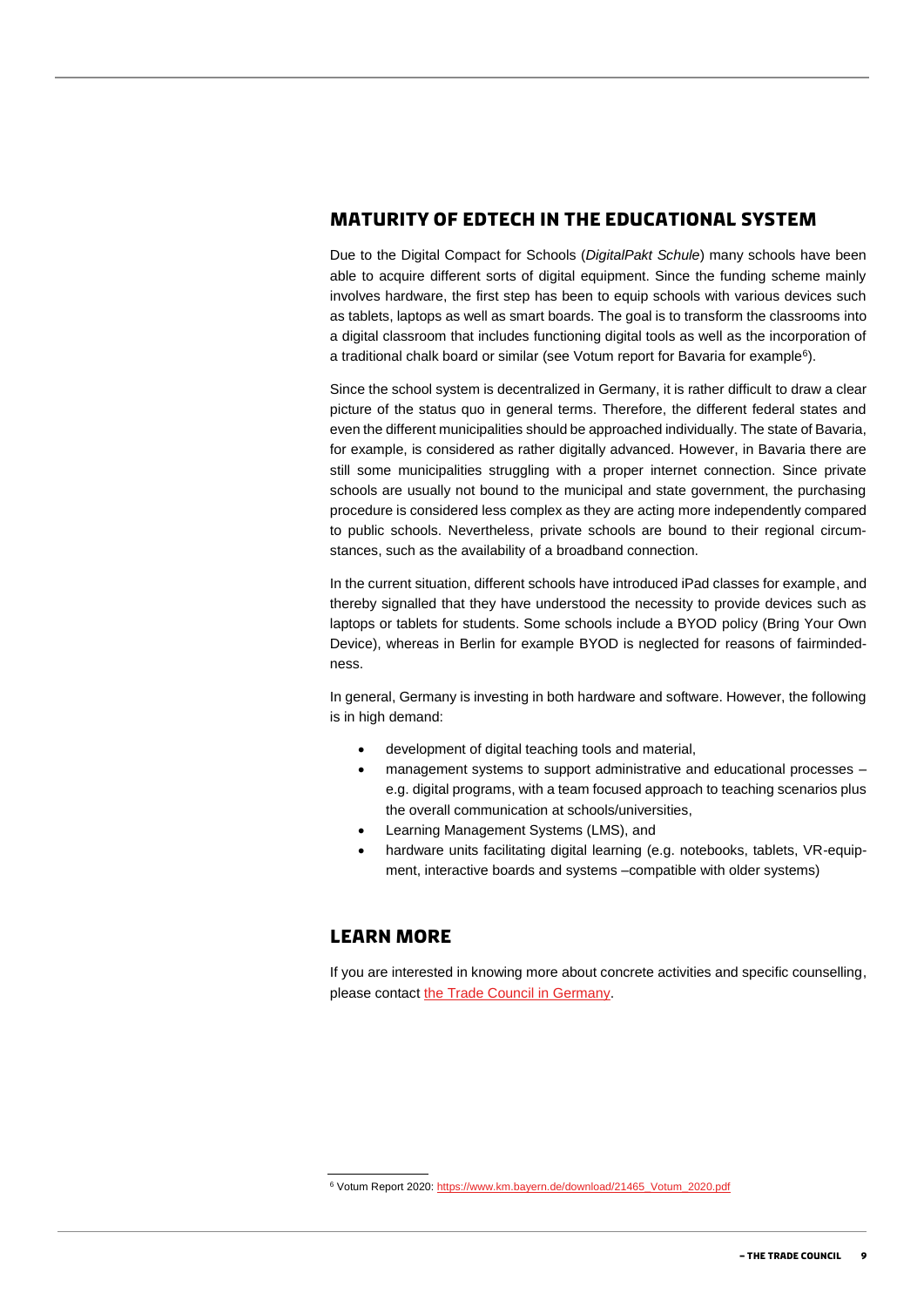3

# <span id="page-9-1"></span><span id="page-9-0"></span>**EDTECH IN POLAND Polish priorities**

With the Polish Recovery and Resilience Plan, the Polish Government will invest in digital infrastructure by:

- increasing the use of IT solutions in education
- providing primary and secondary schools with computer equipment, software and multimedia laboratories corresponding to the needs of a modern school
- improving digital competencies of teachers
- improving access to the internet (including development of 5G and addressing cybersecurity issues related to the use of the Internet by children)

During the pandemic, the government has invested in the provision of digital hardware for schools and children. School Multimedia Packages are one of many government measures aimed at providing schools with computer equipment**.** 

Contact information for the Trade Council in Poland can be found [here.](https://polen.um.dk/eksportraadet/medarbejdere)

#### <span id="page-9-2"></span>**The educational system in Poland**

In the years 2016-2017, Poland introduced a reform of the educational system aimed at phasing out 3-year gymnasia (middle secondary school) between the primary school and secondary school. The current system is as follows:

| Table 4. Overview of the Polish school system |  |  |  |  |  |  |
|-----------------------------------------------|--|--|--|--|--|--|
|-----------------------------------------------|--|--|--|--|--|--|

| Primary school (szkoła podstawowa)                                     | This level is compulsory for everyone and<br>lasts 8 years.                                                                             |
|------------------------------------------------------------------------|-----------------------------------------------------------------------------------------------------------------------------------------|
| Different types of Secondary schools<br>(secondary and post-secondary) | 4-year general secondary school (liceum<br>ogólnokształcące)                                                                            |
|                                                                        | 5-year technical secondary school (tech-<br>nikum)                                                                                      |
|                                                                        | 3-year 1st degree industry school (szkoła<br>branżowa I stopnia)                                                                        |
|                                                                        | 3-year special school preparing for work<br>(szkoła specjalna przysposabiająca do<br>pracy)                                             |
|                                                                        | 2-year second-cycle industry school<br>(szkoła policealna) - continua-tion of edu-<br>cation in a 3-year first-cycle industry<br>school |
|                                                                        | A maximum of 2.5 years of post-secondary<br>school (szkoła po-licealna) for people with                                                 |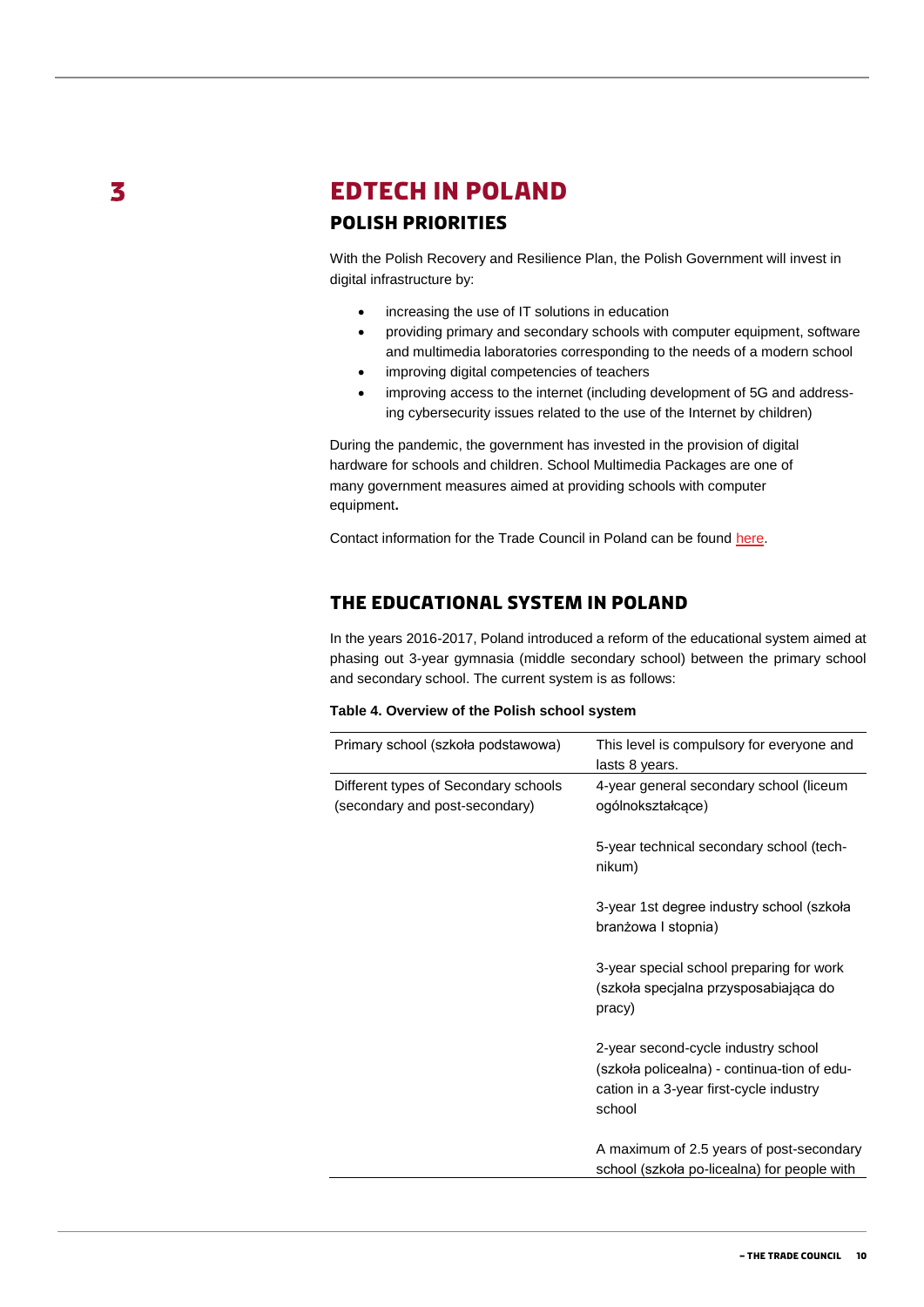|                             | secondary education or secondary indus-<br>try education. |
|-----------------------------|-----------------------------------------------------------|
| <b>Bachelor studies</b>     | A duration of 3 years or 5-year-long Mas-                 |
|                             | ter studies in specific fields                            |
| PhD or postgraduate studies |                                                           |

In the current educational system, there are two external exams: the eighth grade exam (end of primary education) and the final examination at the end of general secondary school or technical secondary school<sup>7</sup>.

#### <span id="page-10-0"></span>**Administrative and budgetary powers within education**

Poland is divided into regions (voivodeships), counties (powiat), and municipalities (gmina).

The tasks of the municipalities include establishing and running kindergarten and primary schools. Pedagogical supervision over these institutions is the responsibility of the education superintendents elected at the regional level.

The tasks of the counties include establishing and running secondary schools, sports schools and sports championships schools, and institutions, except for schools and institutions of regional and supra-regional importance. Pedagogical supervision is exercised by the school superintendent at the regional level. Nevertheless, the county authorities have numerous powers in terms of filling management positions in schools and establishing local rules in matters relating to schools and teachers.

Since January 2021, the Ministry of Education and Science has been responsible for matters related to the development of science in Poland, education of students and doctoral students, and the functioning of universities. Medical universities are administered by the Ministry of Health and military universities by the Ministry of Defence.

The list of universities administered by the Ministry of Education and Science can be found via this link:

[Wykaz uczelni publicznych nadzorowanych przez Ministra właściwego ds. szkolnictwa](https://www.gov.pl/web/edukacja-i-nauka/wykaz-uczelni-publicznych-nadzorowanych-przez-ministra-wlasciwego-ds-szkolnictwa-wyzszego-publiczne-uczelnie-akademickie) wyższego - [publiczne uczelnie akademickie -](https://www.gov.pl/web/edukacja-i-nauka/wykaz-uczelni-publicznych-nadzorowanych-przez-ministra-wlasciwego-ds-szkolnictwa-wyzszego-publiczne-uczelnie-akademickie) Ministerstwo Edukacji i Nauki - Portal [Gov.pl \(www.gov.pl\)](https://www.gov.pl/web/edukacja-i-nauka/wykaz-uczelni-publicznych-nadzorowanych-przez-ministra-wlasciwego-ds-szkolnictwa-wyzszego-publiczne-uczelnie-akademickie)

Education in Poland is primarily financed by public funds. It is estimated that the share of public funds is around 89 percent in the case of primary and secondary education and around 81-82 percent in the case of universities and early childhood care and education (OECD, 2020). The most important public sources of funding for education in Poland include:

a general subsidy transferred from the state budget to local government units

 $7$  To learn more about the structure of the school system please see: [The Structure of the Euro](https://eurydice.org.pl/wp-content/uploads/2019/10/the_structure_of_the_european_education_systems_2019_20.pdf)[pean Education Systems 2019/20: Schematic Diagrams \(eurydice.org.pl\)](https://eurydice.org.pl/wp-content/uploads/2019/10/the_structure_of_the_european_education_systems_2019_20.pdf)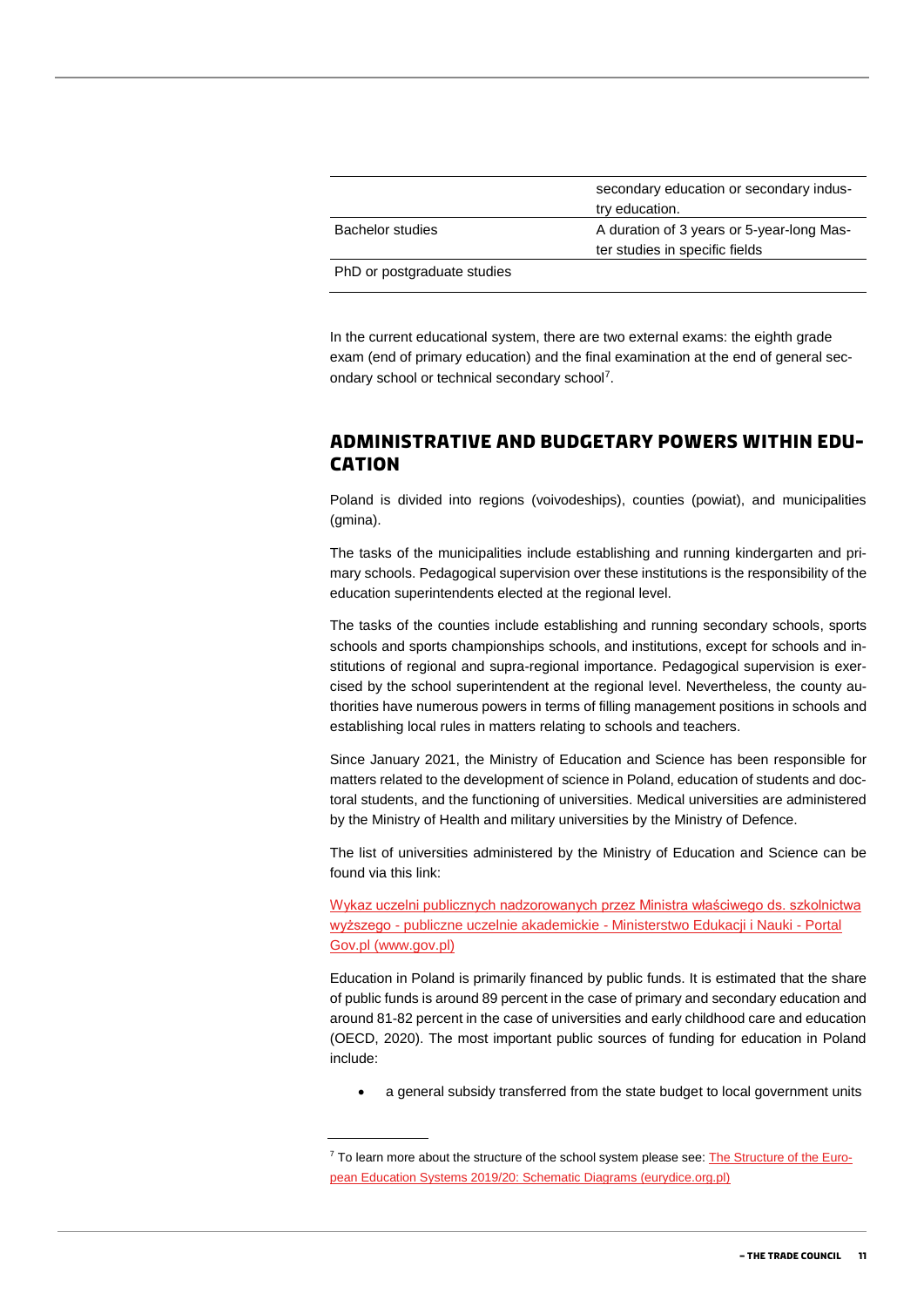- subsidies for specific purposes from the state budget transferred to local government units (including for pre-school education, for the purchase of textbooks and educational materials, for financial assistance of a social nature etc.)
- subsidies for a specific purpose and subsidies from the state budget provided to universities (e.g. for the maintenance and development of teaching and research, benefits for students, co-financing of investment implementation costs, tasks related to creating conditions for full participation in the education process for people with disabilities)
- own funds of local government units (e.g. from fees, taxes)
- European funds
- other public funds (e.g. the Labour Fund)

After meeting the requirements specified in the regulations, these funds can also support non-public childcare institutions, kindergartens, schools and universities.

#### <span id="page-11-0"></span>**Concentration of the private sector**

84.5 percent of the public schools are run by local government units, whereas 15.5 percent are non-public schools. As regards secondary schools, 80-85 percent are public schools, whereas 15-20 percent are non-public schools. 82.3 percent of the 2-year second-cycle industry school are private schools. 83.3 percent of the universities are public universities.

As for the concentration of the private education sector, private primary, secondary, and university education are rather fragmented. There are many single players and nonchain schools. School chains can be observed in the area of 2-year second-cycle industry schools and adult education where Cosinus chain, Żak chain are operating.

|                          |             |             | <b>Public</b> |          | <b>Private</b> |
|--------------------------|-------------|-------------|---------------|----------|----------------|
| <b>Type of education</b> | Total num-  | No. of stu- | No. of        | No. of   | No. of         |
|                          | ber of stu- | dents       | schools       | students | schools        |
|                          | dents       |             |               |          |                |
| Primary                  | approx. 3.1 |             | 12186         |          | 2288           |
|                          | m           |             |               |          |                |
| Secondary (gen-          | approx. 1.5 |             | 6441          |          | 2232           |
| eral, technical,         | m           |             |               |          |                |
| branch schools)          |             |             |               |          |                |
| Higher education         |             | approx. 1 m | 131           | 314000   | 301            |
| (without PhD stud-       |             |             |               |          |                |
| ies)                     |             |             |               |          |                |

8 Sources: Baza szkół w Polsce, szkoły podstawowe,, przedszkola, licea, technika, gimnazja, [uczelnie wyższe \(coig.com.pl\);](https://www.coig.com.pl/Baza_szkol_w_Polsce.php)

[Liczba uczniów w Polsce na 2020 rok.](https://www.zadluzenia.com/ilu-jest-uczniow-w-polsce/) Sprawdź najnowsze dane u nas (zadluzenia.com); [Stan polskich uczelni. Raport NIK wskazuje, że jest coraz gorzej. \(bezprawnik.pl\)](https://bezprawnik.pl/stan-polskich-uczelni/)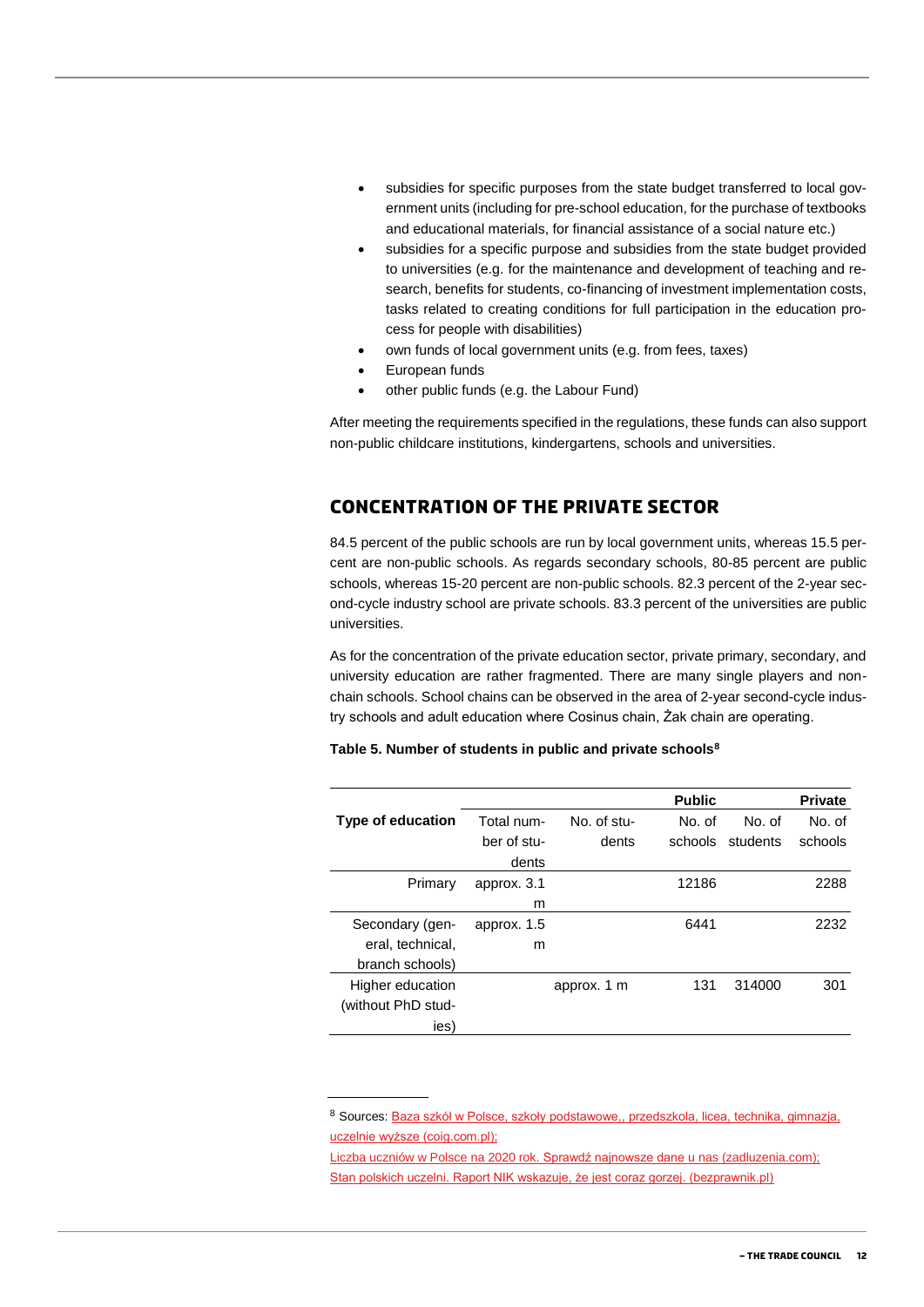#### <span id="page-12-0"></span>**Areas of improvement in the educational system**

Polish students are ahead of everyone, except young Estonians in mathematical literacy in the European Union. In terms of reading literacy, Polish youths occupy the 4th place among EU countries, and in science literacy, they are third. In all three areas included in the study, the results of Polish students are above the average for OECD countries, which places them among the world's best.

Areas of improvement based on the OECD's skills strategy<sup>9</sup>:

- Increasing the effectiveness of the education system's response to labour market needs.
- Supporting greater participation in all forms of adult learning.
- Strengthening the use of skills in Polish enterprises.
- Strengthening the management of the skills system in Poland.

At the end of 2020, Poland adopted the Integrated Skills Strategy 2030 including<sup>10</sup>:

- 1. Basic, cross-sectional and vocational skills of children, adolescents and adults.
- 2. Developing skills in formal education management staff.
- 3. Developing skills in formal education teaching staff.
- 4. Developing skills beyond formal education.
- 5. Developing and using skills in the workplace.
- 6. Professional counselling.
- 7. Cooperation of employers with formal and non-formal education.
- 8. Planning of lifelong learning and validation of skills.

#### <span id="page-12-1"></span>**The procurement system and key partners and competitors**

For companies wishing to participate in public school tenders, it is necessary to access schools' websites or local government units administering the area of a given school where tenders are announced. In the case of private schools, it is necessary to build relations with the school management.

#### **Table 6. Key editorials and distributors of EdTech**

|                        | Coverage                         |
|------------------------|----------------------------------|
| Type of ed tech        | Geography (national vs. regional |
|                        | (which))                         |
|                        |                                  |
| Publisher of textbooks | National                         |
| and digital solutions  |                                  |
| Publisher of textbooks | National                         |
| and digital solutions  |                                  |
|                        |                                  |
|                        |                                  |

<sup>9</sup> Source: Instytut Badań Edukacyjnych - Polish students among the best in the world. Results of the international PISA [2018 survey are out. \(ibe.edu.pl\)](https://www.ibe.edu.pl/en/news/1087-polish-students-among-the-best-in-the-world-results-of-the-international-pisa-2018-survey-are-out)

<sup>10</sup> Source: [: Zintegrowana Strategia Umiejętności 2030 \(część szczegółowa\) –](https://www.gov.pl/web/edukacja-i-nauka/zintegrowana-strategia-umiejetnosci-2030-czesc-szczegolowa--dokument-przyjety-przez-rade-ministrow#:~:text=Zintegrowana%20Strategia%20Umiej%C4%99tno%C5%9Bci%202030%20(ZSU,i%20osi%C4%85gni%C4%99cia%20wysokiej%20jako%C5%9Bci%20%C5%BCycia.) dokument przyjęty przez Radę Ministrów - [Ministerstwo Edukacji i Nauki -](https://www.gov.pl/web/edukacja-i-nauka/zintegrowana-strategia-umiejetnosci-2030-czesc-szczegolowa--dokument-przyjety-przez-rade-ministrow#:~:text=Zintegrowana%20Strategia%20Umiej%C4%99tno%C5%9Bci%202030%20(ZSU,i%20osi%C4%85gni%C4%99cia%20wysokiej%20jako%C5%9Bci%20%C5%BCycia.) Portal Gov.pl (www.gov.pl)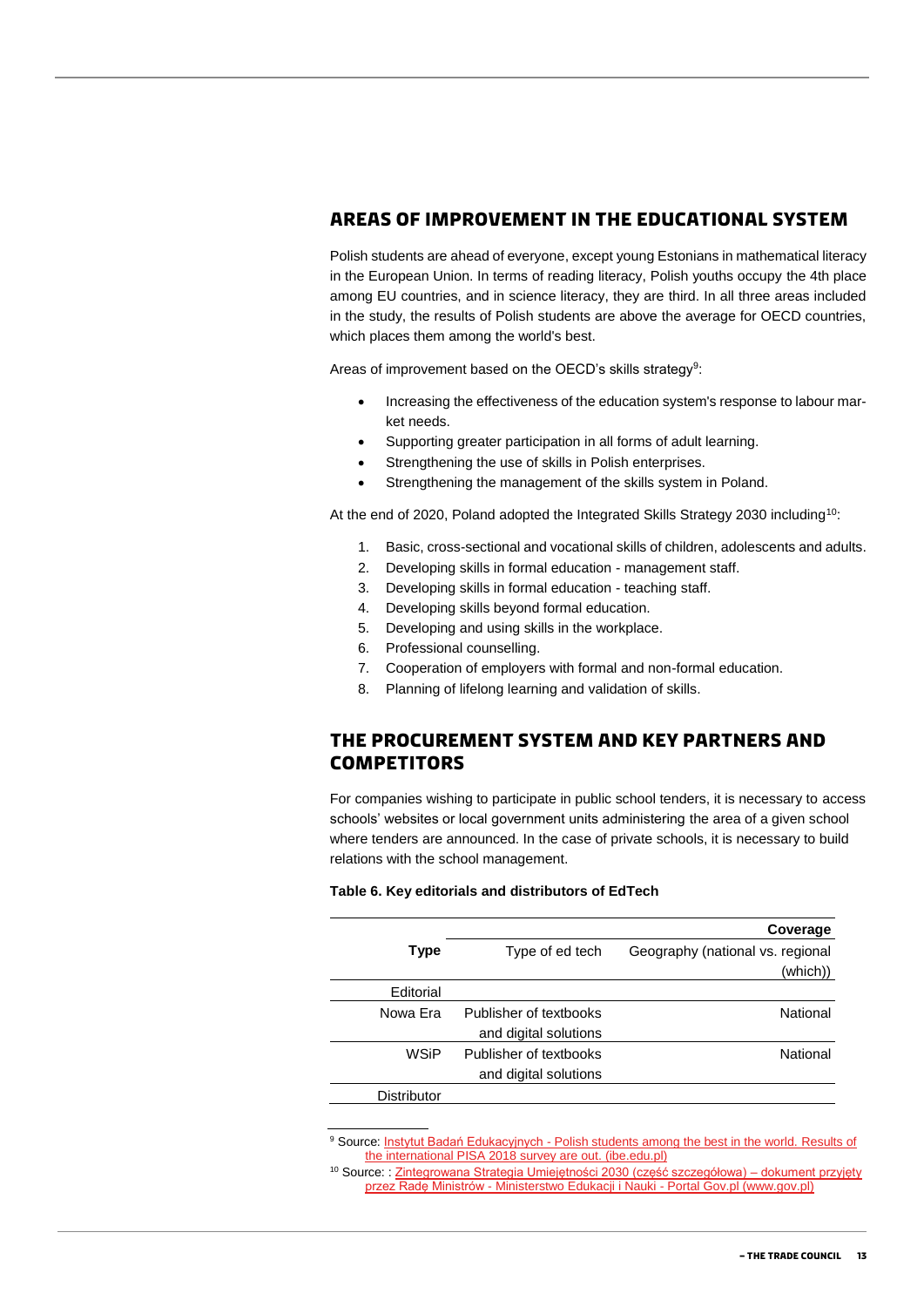#### <span id="page-13-0"></span>**Maturity of EdTech in the educational system**

According to data from the 2018 Household Budget Survey, almost 330,000 students in Poland do not have a computer with internet access in their household. For another 1.3 million pupils, the number of such devices is less than the number of pupils in the household and may therefore be insufficient to meet the needs of parallel remote education for all students in the household. This means that for as many as 7.1 percent of households with pupils do not have access to remote education at all due to a lack of appropriate equipment, while in further 17.3 percent of households the lack of appropriate equipment may significantly hinder the students from studying remotely.

Problems in using remote learning in particular apply to students living in rural areas. Although the percentage of households without a computer with Internet in the household is similar in rural and urban areas (regardless of the size of the city), differences in the availability of sufficient computer equipment is significant between different categories of place of residence. While in rural areas in every fifth household the number of computers is lower than the number of students, in large cities (more than 100,000 inhabitants) this problem concerns 9.7 percent of households.

Under such conditions, regular remote learning necessitated by the COVID-19 outbreak is either completely impossible or severely hampered. Due to equipment limitations, remote learning is particularly difficult for students from rural households (30 percent of households with students), but these limitations also apply to students living in large cities (17.1 percent of households). Importantly, computer equipment deficiencies are more often experienced by families of single parents than by married couples (11.2 percent vs. 6.4 percent), and these deficiencies vary greatly in relation to household income. While among households in the lowest decile group, which include students, as many as 33.9 percent have no access to a computer or have to share this access with school-age siblings, in households in the highest decile group this percentage is almost three times lower. An additional impediment to remote learning are the housing conditions in which Polish students have been carrying out their educational programme during the pandemic.

#### <span id="page-13-1"></span>**Learn more**

If you are interested in knowing more about concrete activities and specific counselling, please contact [the Trade Council in Poland.](https://polen.um.dk/eksportraadet)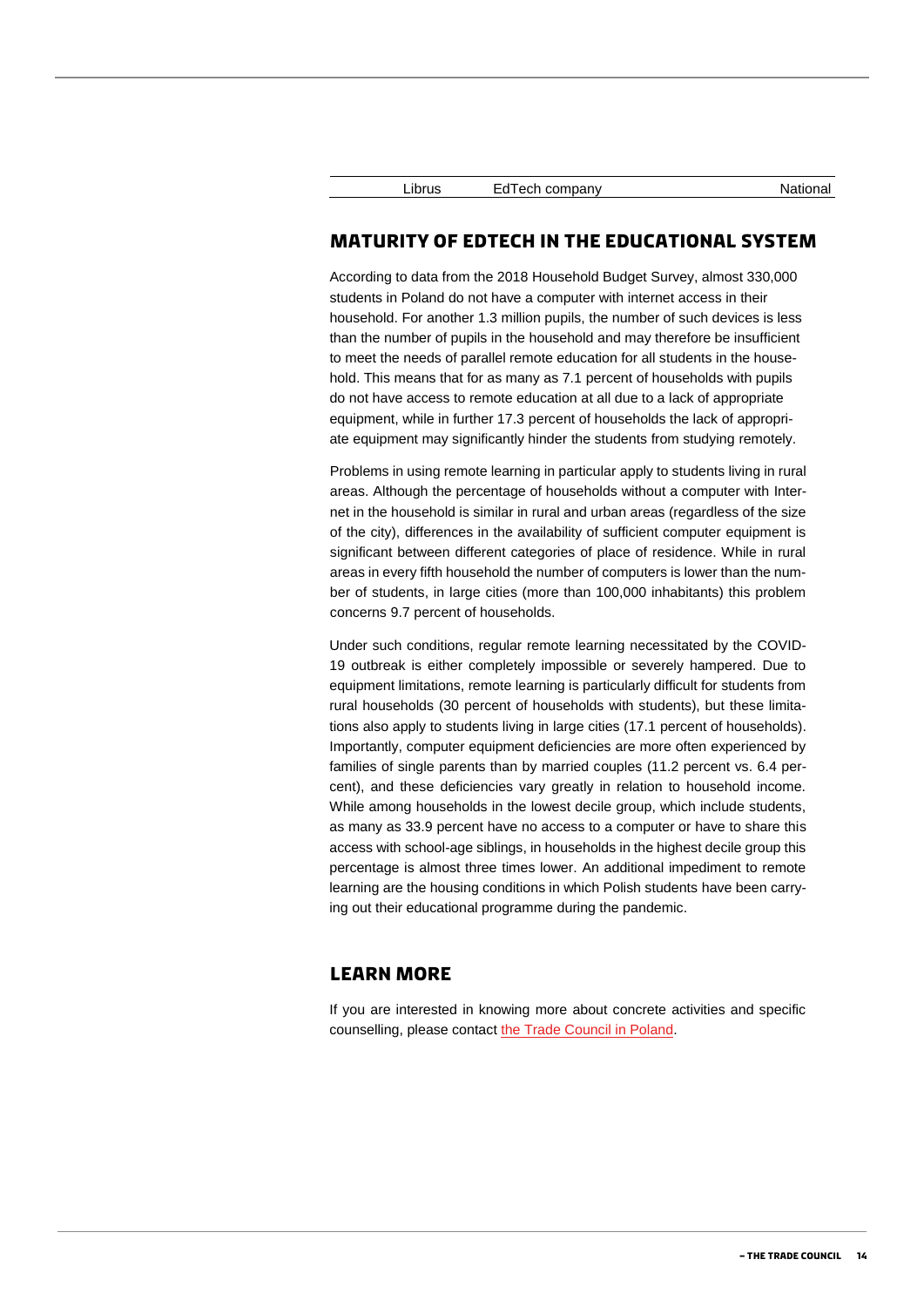L

# <span id="page-14-1"></span><span id="page-14-0"></span>**EDTECH IN PORTUGAL Portuguese priorities**

With the Portuguese Recovery and Resilience Plan, the Government is investing approx. EUR 559 million in digital transition of the educational system in Portugal. With this reform, the Portuguese government is aiming at meeting the overall objectives of:

- ensuring access to digital technologies for all students, teachers and management support workers
- modernizing the Portuguese educational system with the technological infrastructure necessary to integrate skills and digital content in pedagogical processes;
- guaranteeing safe and quality access to the internet in the school environment, providing schools with connectivity conditions that allow the permanent and widespread use of digital didactic and educational resources throughout the school space
- producing quality digital educational content on a large scale and expand its use, supported by certified platforms
- promoting the progressive dematerialization of educational resources and assessment processes

These overall objectives will be backed up by the following concrete initiatives:

- the acquisition of 15,000 pieces of equipment for administrative and management needs of school clusters
- the expansion of internet connectivity of the Extended Education Network to 300 Gbps
- procuring projection equipment in 43,000 classrooms;
- the acquisition of 260,000 individual computers for both teacher and student;
- in Madeira, reinforcing internet connectivity and equipment for teaching
- in the Azores, acquiring 20.000 pieces of digital equipment, interactive whiteboards, and 20 massive open online courses (MOOC) for teachers and parents

Furthermore, in the Recovery and Resilience Plan, approx. EUR 150 million is allocated to digital training of employees in the private sector with the aim of:

- modernizing the companies' business models as well as their production processes
- creating new digital channels for the sale of products and services
- incorporation of disruptive technologies in companies' value propositions
- stimulating digitally based entrepreneurship

Finally, the Government is investing approx. EUR 98 million in the training of employees of the public administration to enhance their digital skills.

Contact information for the Trade Council in Portugal can be found [here.](https://portugal.um.dk/eksportraadet)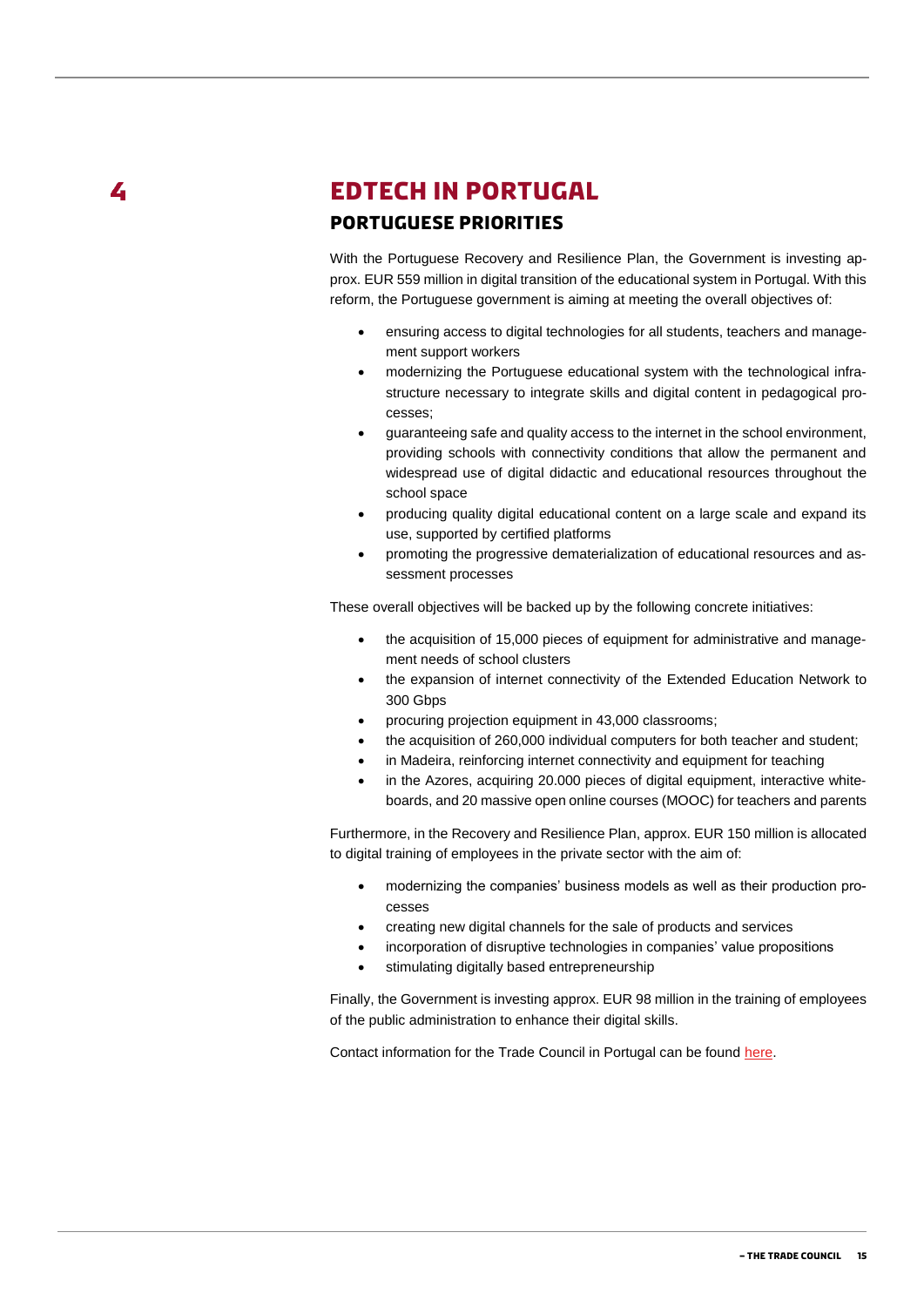#### <span id="page-15-0"></span>**The educational system in Portugal**

Portugal has a mixed public-private school system. Public education is free with the exception of universities, for which there is a relatively small fee. Education is mandatory from age 6-18.

State primary schools all over the country follow the same common curriculum as set out by the central government. The curriculum for students at private schools is based on relevant courses for exams of SAT/PSA, GCSE and the International Baccalaureate equivalent to the courses in the US, UK, and other countries.

Portugal has made great efforts to improve the population's level of qualifications. Portuguese students have improved their performance significantly resulting in substantial progress in education by achieving the goals set by the EU in 2016. The efforts are reflected in the evolution of the results in the PISA tests since 2000.

In Portugal, multiple ministries are responsible for education:

- The Ministry of Education (MoE) defines the curriculum, guidelines for national examinations, teacher recruitment as well as the budget for compulsory school education (primary to upper secondary).
- The Ministry of Labour, Solidarity and Social Security (MTSSS) and the MoE are jointly responsible for vocational and further education and training.
- The Ministry of Science Technology and Higher Education (MCTES) is in charge of higher education.

However, in the autonomous regions of Azores and Madeira, it is the responsibility of Regional Secretariats for Education to develop regional plans for national education policy and manage human and financial resources.

#### <span id="page-15-1"></span>**Administrative and budgetary powers within the educational system**

Historically, the Ministry of Education (MoE) has been managing, subsidising and financing its central and regional departments, as well as public education institutions (primary to upper secondary education) and a part of the private system from the state budget.

Other ministries, the autonomous regions, the municipal governments and local authorities are all involved in funding the state school system in various ways. However, a major part of the funds are allocated from central level, i.e. 82 percent of the funds for primary, secondary and post-secondary (non-tertiary) education were allocated from central level in 2016.

Public schools do not have financial independence since they are obliged to report their annual activity plan and budget to the MoE. The allocation of the resources for the running costs are accorded with the level of education and outcome of negotiations between the schools, the MoE and the municipalities. With the public schools' budget being managed by the central educational administration services, the public schools' financial management system involves budget management, management and implementation of revenues assigned to them.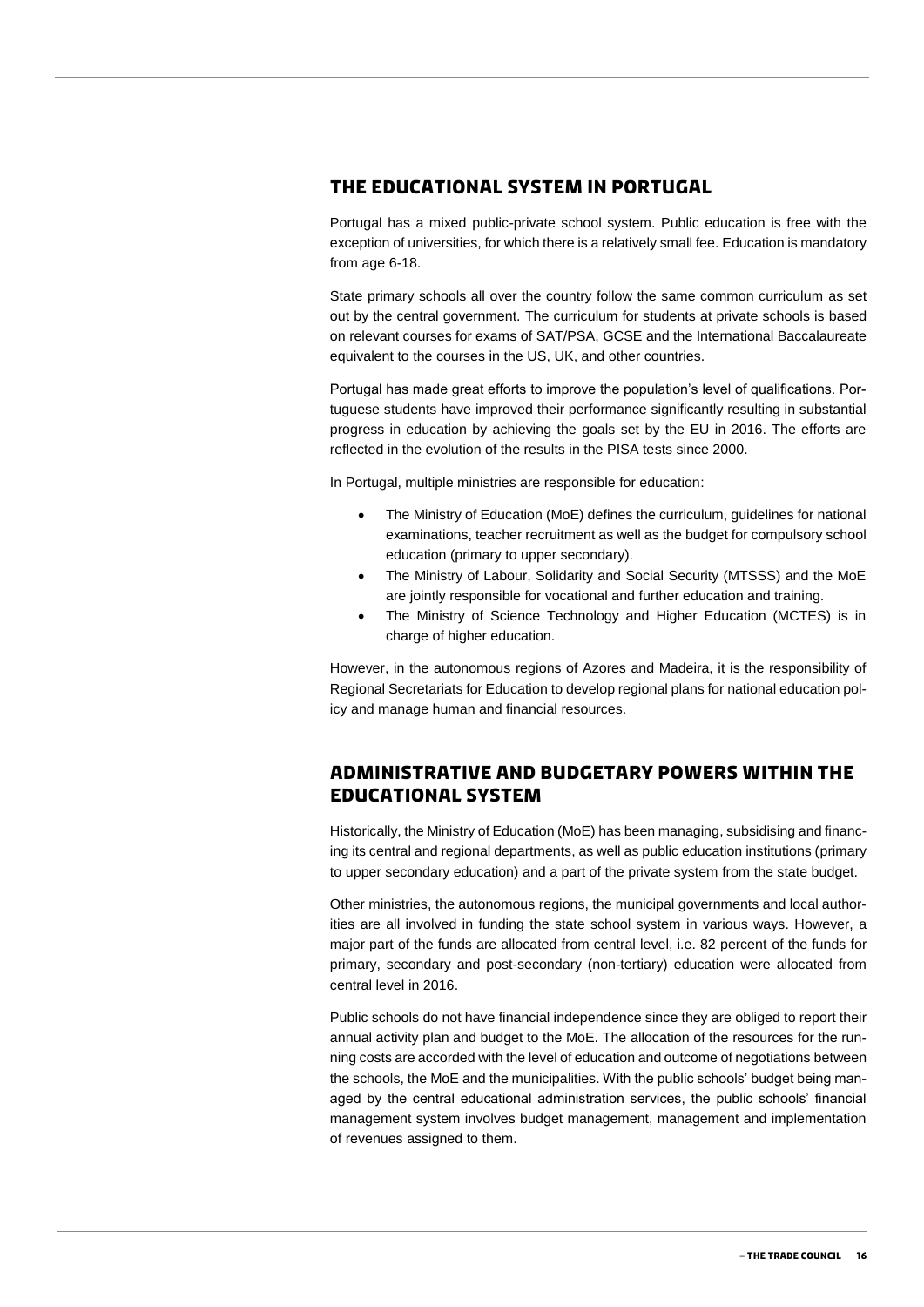Regarding the policies and funding of the higher education system, it is the responsibility of the Ministry of Science, Technology and Higher Education. The Science, Technology and Higher Education Budget Programme (Programa Orçamental Ciência, Tecnologia e Ensino Superior) is mainly funded by a combination of resources from the state budget (57.5 percent) as well as from its own revenues. The revenues (42.5 percent) include student fees, European funds that stem from co-financed projects, donations and services provided.

Public higher education institutions (HEI) enjoy autonomy in relation to the state in the areas of administration, finance and assets. Supervisors are controlling the management of each HEI's finances and assets. In addition to this control, the Institute for Financial Management of Education (Instituto de Gestão Financeira da Educação - IGeFE, I.P.) is responsible for coordinating the budget programme and monitoring the implementation of the HEIs budget, as well as ensuring the correct management of the financial resources.

| <b>Pre-school education</b> | Optional for children between $3 - 6$ years                                                                                                                                                       |  |
|-----------------------------|---------------------------------------------------------------------------------------------------------------------------------------------------------------------------------------------------|--|
| <b>Basic education</b>      | Consists of three sequential cycles:<br>The first cycle of four years (age $6 - 10$ ).<br>The second cycle of two years corresponding                                                             |  |
|                             | to ISCED1 (age $10 - 12$ )<br>The third cycle of three years (lower second-<br>ary education) corresponding to ISCED 2<br>(age 12-15)                                                             |  |
| Upper secondary educa-      | A three-year cycle corresponding to ISCED 3 (15                                                                                                                                                   |  |
| tion                        | -18 years)                                                                                                                                                                                        |  |
| <b>Higher education</b>     | For students who have successfully completed<br>an upper secondary education course or who<br>have obtained a legally equivalent qualification.<br>Higher Education follows the principles of the |  |
|                             | Bologna Model and is available at universities                                                                                                                                                    |  |
|                             | and polytechnic institutions.                                                                                                                                                                     |  |

#### **Table 7. Division into primary secondary and higher education**

#### <span id="page-16-0"></span>**Concentration of the private sector**

Approximately one-third of Portuguese schools are private, serving around one-fifth of students. Private independent schools serve all levels but especially the first cycle of primary and upper secondary education.

There are a few "chains of schools" or associated private schools in Portugal; the majority of these schools are from religious groups and foundations or foreign groups e.g. French and German Schools.

#### **Table 8. Top private schools in Portugal**

| <b>PORTO</b>             | <b>REST OF PORTUGAL</b>   |
|--------------------------|---------------------------|
| International College of | International Preparatory |
| Porto (CLIP)             | School (IPS)              |
|                          |                           |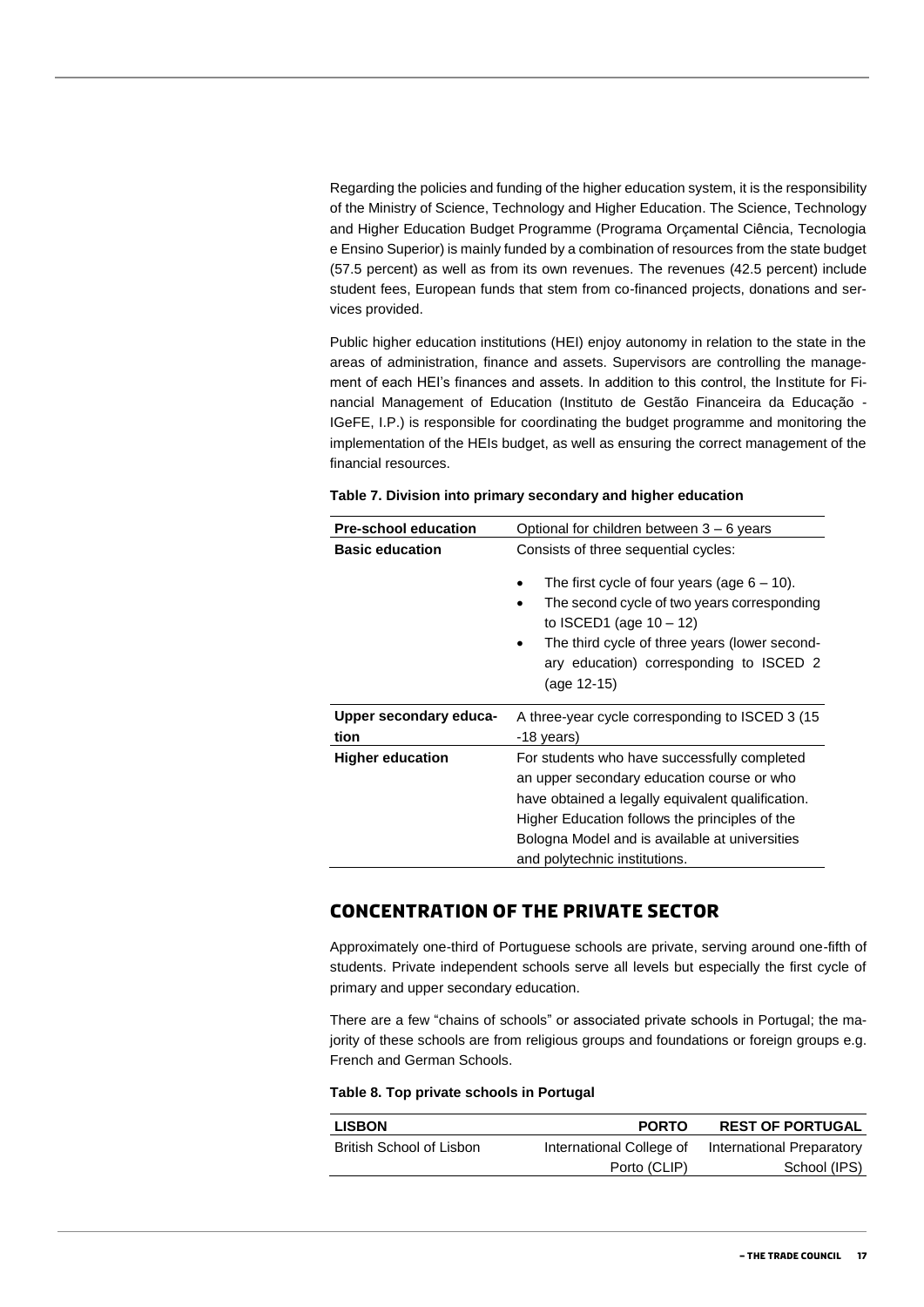| Lycée Français Internatio- | St. Julian's School                                 |
|----------------------------|-----------------------------------------------------|
|                            |                                                     |
|                            | Deutsche Schule zu Porto Nobel International School |
| Colégio Luso-Francês       | Vale Verde International                            |
|                            | School                                              |
| Salesians of Porto -       | International School of                             |
| College                    | Madeira                                             |
|                            | nal                                                 |

#### **Table 9. Number of students in public and private schools**

| Type of education                            |                 | <b>Public</b>    |                        | <b>Private</b> |
|----------------------------------------------|-----------------|------------------|------------------------|----------------|
| (2018/19)                                    | No. of students |                  | No. of No. of students | No. of         |
|                                              |                 | schools          |                        | schools        |
| Primary (1 <sup>st</sup> & 2 <sup>nd</sup> ) | 848,710 (87.5)  | $1st$ : 3,623    | 121,519 (12.5)         | $1^{st}$ : 517 |
|                                              |                 | $2nd$ .<br>918   |                        | $2^{nd}$ : 266 |
| Secondary (3rd & upper                       | 314,703 (78.8)  | $3^{rd}$ : 1,142 | 84,683 (21.2)          | 3rd: 320       |
| secondary (U.S.))                            |                 | U.S.             |                        | $U.S.$ :       |
|                                              |                 | 580              |                        | 379            |
| Higher education                             | 323,754 (82.1)  | 184              | 73,155 (17.9)          | 100            |
| Total                                        | 1,487,167       |                  | 279,357                |                |

#### <span id="page-17-0"></span>**Areas of improvement in the educational system**

In PISA 2018, Portugal scored around the OECD average in reading, mathematics and science, maintaining considerable improvements in student performance across cycles. Portugal has experienced ongoing improvement in reading since 2000.

Between 2008 and 2018, Portugal saw some of the largest increases in the educational achievements for younger adults in the OECD countries. However, the pace of this gain has slowed in recent years with, for example, no significant improvements in reading performance in the last three PISA cycles.

The adult population (age 25-64) remains below the OECD average and low adult skill levels pose potential future challenges. Engaging the adult population in education and training is therefore crucial. Almost half of the population either have an upper-secondary qualification or higher, compared to the OECD average of four out of five persons.

In the context of the developments related to COVID-19, the European Council issued the following recommendation to Portugal<sup>11</sup>:

*"Portuguese schools and training centres have closed and traditional, in-person learning has been disrupted. Around 6 percent of households still have no access to the internet,* 

<sup>11</sup> Spurce[: https://ec.europa.eu/info/sites/default/files/2020-european-semester-csr-comm-recommendation-por](https://ec.europa.eu/info/sites/default/files/2020-european-semester-csr-comm-recommendation-portugal_en.pdf)[tugal\\_en.pdf](https://ec.europa.eu/info/sites/default/files/2020-european-semester-csr-comm-recommendation-portugal_en.pdf)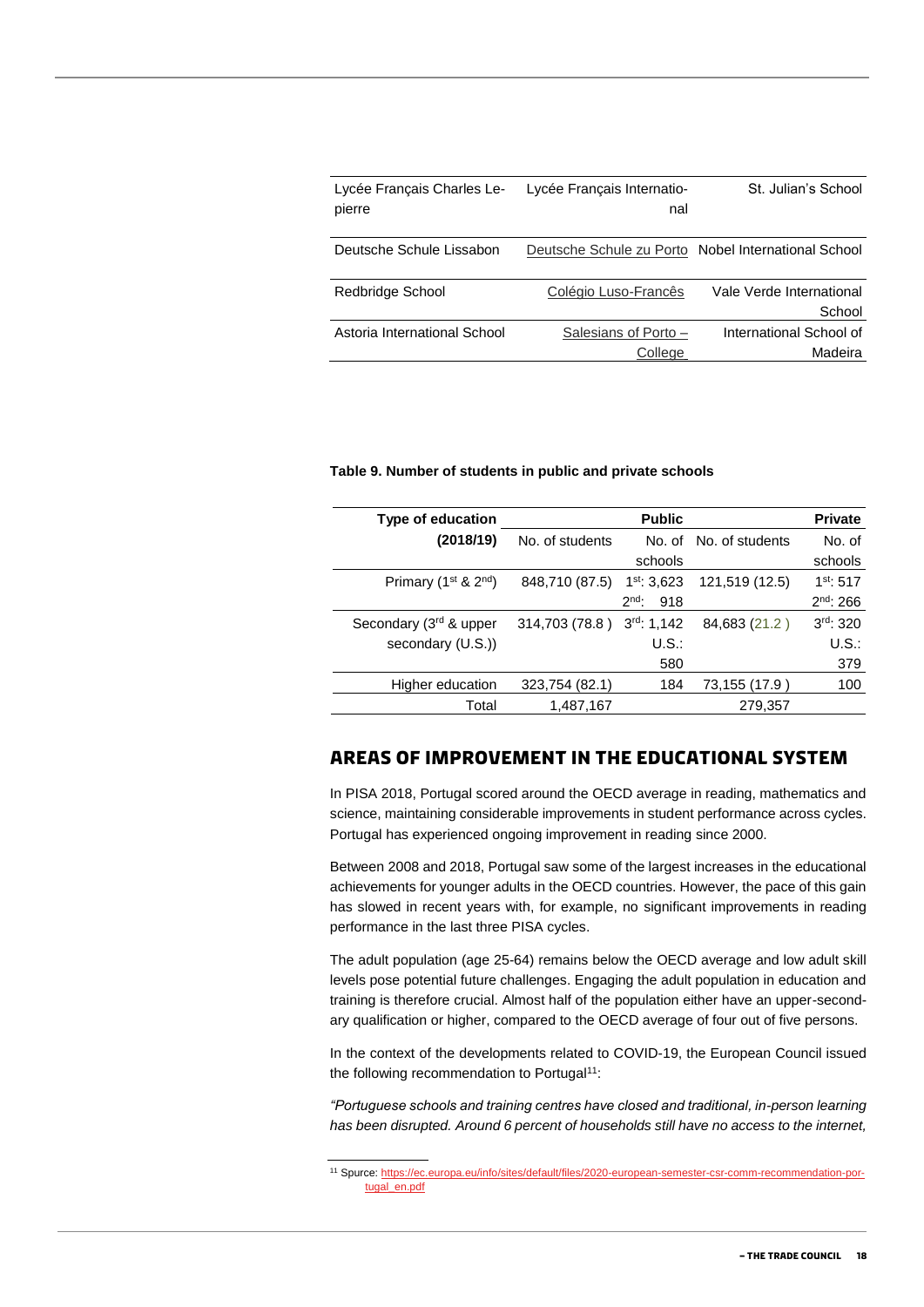*affecting an estimated 50,000 pupils, and internet access and telecommunications network coverage vary widely between urban and rural areas. Students from socio economically advantaged families are better placed to manage the challenges posed by distance learning. In addition, Portugal has a large digital skills deficit. In 2019, 48 percent of the population lacked basic digital skills, including about 26 percent with no digital skills at all and the proportion of those having never used the internet is twice the EU average.* 

*Current circumstances call for intensive implementation of e-training courses and efforts to help people suffering from digital exclusion to overcome the obstacles in accessing distance learning".*

### <span id="page-18-0"></span>**The procurement system and key partners and competitors**

The Ministry of Education coordinates the purchase of EdTech solutions. The Ministry is also responsible for creating a list of approved reading and textbooks in accordance with the given curriculum.

When it comes to the purchase of other kinds of school materials, it is expected to be organized via public tenders within the Ministry. The EdTech solutions (software) used for the books is (presumably) organized by the individual editors for their respective books.

|                       | Coverage                                            |                 |
|-----------------------|-----------------------------------------------------|-----------------|
| Type                  | Type of EdTech                                      | Geography       |
|                       |                                                     | (national vs.   |
|                       |                                                     | regional        |
|                       |                                                     | (which))        |
| Editorial             |                                                     |                 |
| Grupo Porto Ed-       | Online learning platform for public students:       | National        |
| itora                 | https://www.escolavirtual.pt/)                      |                 |
|                       | Known as Portugal's largest and most famous         |                 |
|                       | editor of textbooks.                                |                 |
| Grupo Leya            | Digital school platform. https://auladig-           | National        |
| (Texto Editores)      | ital.leya.com/ One of Portugal's 3 largest edi-     |                 |
|                       | tors.                                               |                 |
| <b>Areal Editores</b> | E-learning: https://www.arealedito-                 | National        |
|                       | res.pt/pesquisa?q=manual+digital                    |                 |
|                       | Known Portuguese editor.                            |                 |
| Raiz Editora          | https://www.raizeditora.pt/                         | National        |
|                       | Portuguese editor participating in the State's vir- |                 |
|                       | tual programme.                                     |                 |
| <b>Distributor</b>    |                                                     |                 |
| Servensino Lda        | https://www.servensino.pt/                          | National/Inter- |
|                       | Knowledge and experience in the national and        | national        |
|                       | international distribution sector,, make Ser-       |                 |
|                       | vensino the choice of those looking for these       |                 |

#### **Table 10. Editorials and distributors of EdTech**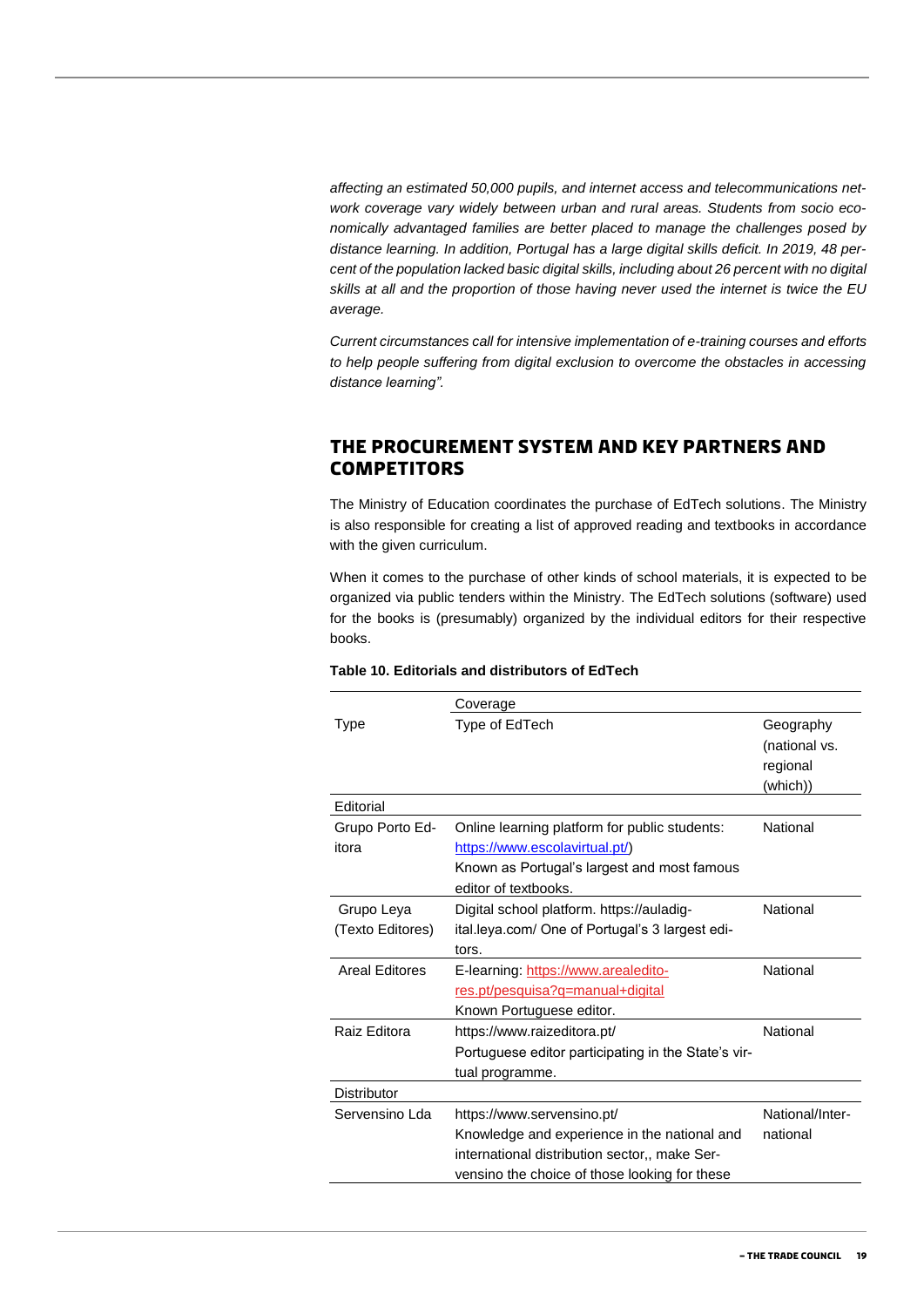|     | services: Oxford University Press, Pearson     |          |
|-----|------------------------------------------------|----------|
|     | Group, Cengage Group, Macmillan, Edinumen,     |          |
|     | Penguin Group, LeYa Group, Cengage.            |          |
|     | Europress Editora https://europresseditora.pt/ | National |
| Lda | Publishing and distribution of books.          |          |

Portuguese editors of school textbooks are specialized within different tuition areas such as maths, science etc. The majority of the key Portuguese publishing houses have their own 'in house' distributor, as very few distributors of books are available.

During the pandemic, it has been emphasised by the Portuguese government that schools have access to publishing platforms to support the implementation of distance learning. The Portuguese state has been offering all students in public schools on the continental Portugal, from the 1st to the 12th year, school textbooks on paper, as well as access to digital resources developed in conjunction with the textbooks – as part of the virtual school. The editors associated with the online public school are Porto, Editora, Areal Editores or Raiz Editora. Access to the digital platforms can also be obtained via the editor's webpages.

#### <span id="page-19-0"></span>**Maturity of EdTech in the educational system**

Several initiatives pre-COVID-19 were taken to increase digital competences in Portugal. Hence, the country benefits from good technological infrastructure and qualified (although in limited numbers) human resources.

The digital agenda has been a priority for Portugal since March 2020, where the National Action Plan for Digital Transition was introduced in parallel with other initiatives such as the Economic and Social Stabilization Program (PEES) for 2020. The pandemic highlighted the already identified need to equip schools, teachers and students to develop further digital skills; measures implemented via the PEES to increase this strategy, through different phases where investments in the digital school programme, worth approx. EUR 400 million was planned to be invested in the current school year.

Furthermore, the digital strategy for the academic year 2020/2021 was implemented with the purpose of ensuring Portuguese schools, teachers and students both digital skills and access to virtual educational tools and resources. As part of the digitalisation, computers will be available for all students. Students from vulnerable, socioeconomic backgrounds will have priority access to hardware.

According to the Digital Economy and Society Index (DESI) 2020 report, Portugal ranks  $21<sup>st</sup>$  out of 28 when it comes to human capital. About 25 percent of the Portuguese population have no digital skills mainly because a major part of the population have never used the internet. This high percentage is expected to be a potential challenge when it comes to distant learning as digital illiterate parents are not expected to be able to help their children in matters related to online education.

A virtual school textbooks pilot programme and the creation of "Digital Ambassadors" at Training Centres (Centros de Formação - CFAE) was initiated in order to facilitate the implementation of local digital transition plans and to assist children with less digital abilities not having digitally literate parents to guide them.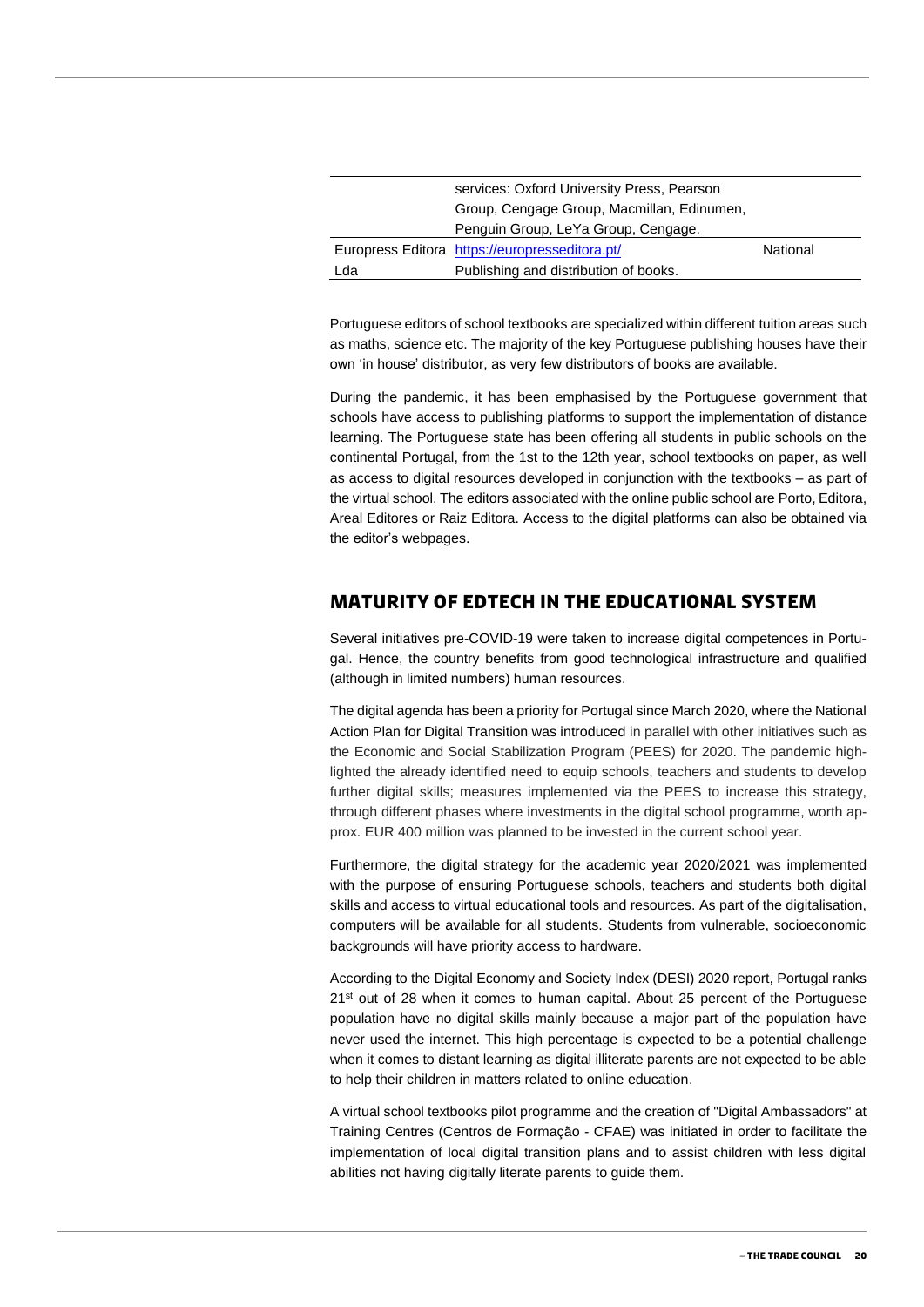In 2019, 80.9 percent of the households in Portugal had internet access at home, but for households with children up to 15 years old, the percentage increased to 94.5 percent. For households without children, 73.2 percent have internet access.

According to the OECD, there has not been any significant development in the number of laptops in use in schools from 2005 to 2018.

**Table 11. Average number of student per computer in the Portuguese educational system 2018/2019<sup>12</sup>**

| <b>AVERAGE NUMBER OF STUDENTS PER COMPUTER IN 2018/19</b> |         |     |
|-----------------------------------------------------------|---------|-----|
| Basic 1 <sup>st</sup> circle                              | Public  | 6,0 |
|                                                           | Private | 4,9 |
| Basic 2 <sup>nd</sup> circle                              | Public  | 4,4 |
|                                                           | Private | 5,1 |
| Basic 3 <sup>rd</sup> circle                              | Public  | 4,3 |
|                                                           | Private | 4,6 |
| Secondary                                                 | Public  | 4,1 |
|                                                           | Private | 3,1 |
| <b>Higher Education</b>                                   | Public  | N/A |
|                                                           | Private | N/A |

#### <span id="page-20-0"></span>**Corporate learning**

Digital competency development amongst Portuguese SME's as well as general digital literacy is a big priority of the Portuguese Recovery and Resilience Fund. EUR 650 million is allocated to Digital Transition for Enterprises, among these EUR 150 million in digital training. Furthermore, EUR 98 million is allocated for training and qualification of the public administration.

The last couple of years, the Ministry of Labour and Social Security has launched a large national digital school for the common labour force in order to re-qualify Portuguese workers with e.g. low level of education or workers with digital illiteracy. The program is widely popular with waiting lists.

#### <span id="page-20-1"></span>**Learn more**

If you are interested in knowing more about concrete activities and specific counselling, please contact [the Trade Council in Portugal.](https://portugal.um.dk/eksportraadet)

<sup>12</sup> Source[: http://estatisticas-educacao.dgeec.mec.pt/indicadores/index.asp](http://estatisticas-educacao.dgeec.mec.pt/indicadores/index.asp)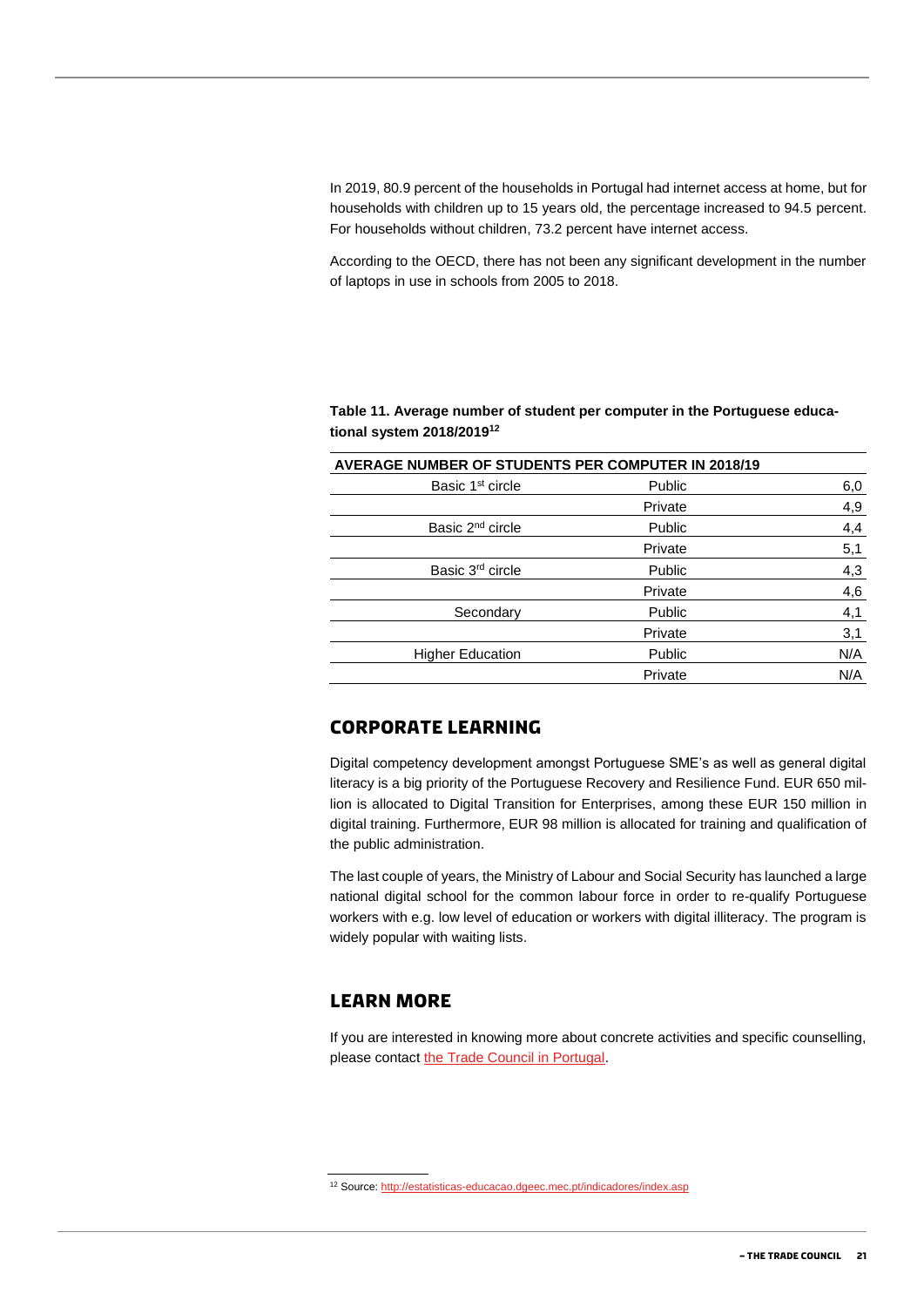5

## <span id="page-21-0"></span>**EDTECH IN SPAIN**

#### <span id="page-21-1"></span>**Spanish priorities**

The Spanish Recovery and Resilience Plan allocates approx. EUR 1.648 billion to the modernisation and digitalisation of the educational system and another approx. EUR 3.593 billion to a national plan for *digital skills* within education.

There is a potential for Danish companies providing solutions aiming to improve the quality, usability and the overall user experience of the online learning platforms and materials (content), as well as evaluation tools for students and schools. Solutions should be applicable for computers as well as tablets and mobile devices, since the use of smartphones in Spain is very high.

#### <span id="page-21-2"></span>**The educational system in Spain**

Primary and secondary school in Spain is compulsory and free for all children between the ages of 6 to 16. The education system in Spain is divided into four stages. Preschool and upper secondary education are optional, whereas primary and secondary education are obligatory. After finishing secondary education, students are awarded with a graduation certificate, and are able to proceed to higher education if they wish.

The Spanish educational system has a decentralised management and administration model. Educational powers are shared between:

- the State General Administration (Ministry of Education and Vocational Training, Ministry of Universities, and Ministry of Employment and Social Economy)
- the Autonomous Communities (Departments for Education)

The general system for funding for each Autonomous Community is decided by multilateral agreements between regional governments and the State, which guarantees solidarity between territories and a certain level of expenditure for the provision of the basic public service of education throughout the country. The Autonomous Communities have a high degree of management autonomy and they are therefore entitled to approve their own annual budget and to decide the distribution of their resources.

In 2017, most of the spending on education was invested in public education.

| Table 12. Overview of expenditure on education (2017) <sup>13</sup> |  |  |  |  |  |
|---------------------------------------------------------------------|--|--|--|--|--|
|---------------------------------------------------------------------|--|--|--|--|--|

| <b>EXPENDITURE ON</b>            | <b>PUBLIC EX-</b> | <b>PRIVATE EXPENDI-</b> | <b>PRIVATE EXPENDI-</b> |
|----------------------------------|-------------------|-------------------------|-------------------------|
| <b>EDUCATION 2017</b>            | <b>PENDITURE</b>  | <b>TURE: HOUSEHOLDS</b> | <b>TURE: OTHERS</b>     |
| Lower than higher ed-<br>ucation | 87 percent        | 12 percent              | 1 percent               |
| <b>Higher Education</b>          | 66 percent        | 29 percent              | 3 percent               |

<sup>&</sup>lt;sup>13</sup> Source: Drawn up by Eurydice Spain-Spanish Network for Information on Education (National Institute for Educational Evaluation, Ministry of Education and Vocational Training) on the basis of [Education at a Glance 2019: OECD Indicators](https://www.oecd-ilibrary.org/education/education-at-a-glance-2019_f8d7880d-en)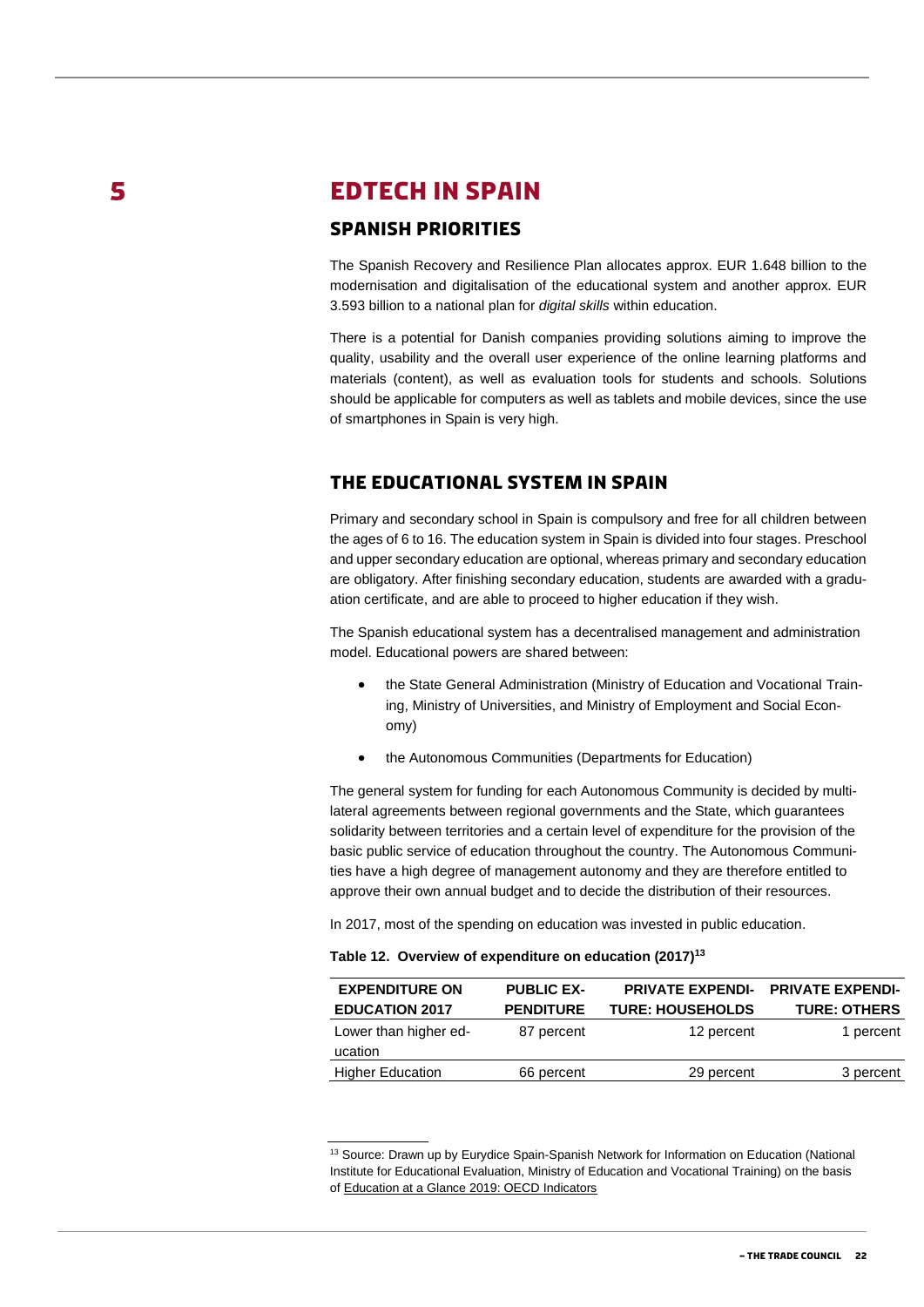#### **Table 13. Distribution of public expenditure on education according to educational activity 2018 (you may also see the table per [Autonomous Community\)](http://www.educacionyfp.gob.es/mc/redie-eurydice/sistemas-educativos/financiacion/gasto-publico-educacion.html#_blank) 14 .**

|                                                | <b>AMOUNT (IN EUR THOUSAND)</b> | <b>PERCENTAGE</b> |
|------------------------------------------------|---------------------------------|-------------------|
| Pre-primary and pri-<br>mary education         | 15,543,940                      | 31                |
| Secondary education<br>and vocational training | 14,154,177                      | 28                |

#### **Table 14. Number of students in public and private schools**

|                          |                 | <b>Public</b>  |             | <b>Private</b> |
|--------------------------|-----------------|----------------|-------------|----------------|
| <b>Type of education</b> | No. of students | No. of schools | No. of stu- | No. of         |
|                          |                 |                | dents       | schools        |
| Primary $-1st$ cicle     | 468,898         | 4,543          | 228,913     | 4,775          |
| Primary $-2nd$ cicle     | 1,278,189       | 9,819          | 624,004     | 486            |
| Primary                  | 2,905,640       | 520            | 1,418,517   | 1,504          |
| Secondary / ESO          | 2,011,489       | 4,094          | 981,977     | 1,001          |
| Total                    | 5,561,457       | 19,184         | 2,715,071   | 9,632          |
|                          |                 |                |             |                |

There are areas of improvement in digitalisation in the Educational system in Spain. When comparing the PISA results, it is evident that Spain has to improve their students' performance in Mathematics (with a score of 481 compared to Denmark 509) and Science (with a score of 489 compared to Denmark 495).

#### <span id="page-22-0"></span>**The procurement system and key partners and competitors**

Th[e Edtech sector in Spain](https://elreferente.es/scouting/el-sector-edtech-se-transforma-para-lograr-traccion-ventas-y-buenas-metricas-para-los-inversores/) is mostly atomized with around 250 startups. The textbook publishing industry, on the other hand, is dominated by a few big companies, most of them with activities in Spanish-speaking Latin America as well. Most of these big publishing houses offer digital content as well, although paper textbooks is still their main business.

#### **Table 15. Key editorials & distributors of EdTech**

|                  |                                 | Coverage                                         |
|------------------|---------------------------------|--------------------------------------------------|
| Type             |                                 | Type of ed tech Geography (national vs. regional |
|                  |                                 | (which)                                          |
| <b>Editorial</b> |                                 |                                                  |
| Santillana       | K-12 learning material. Digital | National                                         |
|                  | books, visual classrooms.       |                                                  |

<sup>14</sup> Source: Drawn up by Eurydice Spain-Spanish Network for Information on Education (National Institute for Educational Evaluation, Ministry of Education and Vocational Training) on the basis of data from [Statistics on Public Spending](https://www.educacionyfp.gob.es/servicios-al-ciudadano/estadisticas.html#_blank) of the General Sub directorate for Statistics and Studies of the Ministry of Education and Vocational Training.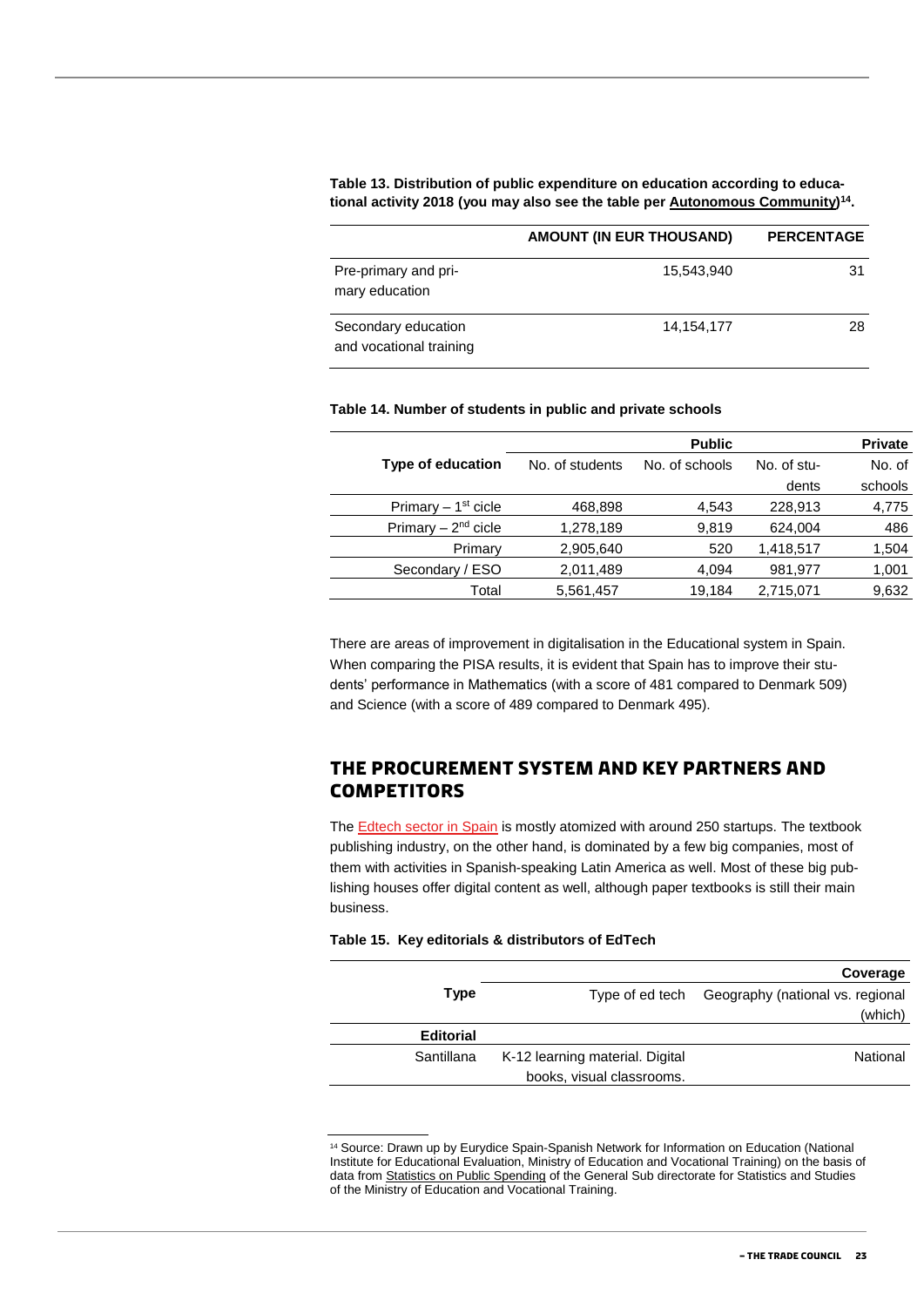| National | Digital classroom, digital learn-                       |                     |
|----------|---------------------------------------------------------|---------------------|
|          | ing plan                                                |                     |
| National | Digital learning platform                               | Grupo SM            |
| National | Digital page & books                                    | <b>Vicens-Vives</b> |
| National | Digital textbooks, lector plan, in-<br><b>Edelvives</b> |                     |
|          | teractive lectures                                      |                     |
|          |                                                         | <b>EdTech</b>       |
| National | Also known as "the Netflix of                           | Odilo               |
|          | Education"                                              |                     |
| National | Tools for teachers                                      | Cybee               |
|          |                                                         |                     |

#### <span id="page-23-0"></span>**Maturity of EdTech in the educational system**

Spain is far behind Denmark in terms of use of EdTech in the educational system. A number of tools have been implemented to close this gap, and the Covid situation has forced all schools in Spain, both public and private, to speed up the use of digital learning tools. The number of Edtech startups, as mentioned earlier in the report, is actually quite impressive. However, all of these developments are rather recent, while Denmark has more than a decade of solid experience in this field.

The efficiency and usability inherent to Danish design, the "tried and tested" tools that Danish companies can provide, together with the know-how accumulated in Denmark will be an important competitive advantage for landing customers in this still young, but very promising market.



#### **Figure 3. Average number of students per computer dedicated to teaching/learning work:**

Only 53.3 percent of Spanish schoolchildren have adequate internet-connected digital devices suitable for schoolwork, whereas the OECD average is 67.2 percent.

51.5 percent of Spanish educational centres have online learning platforms, where the average for OECD countries is 54.1 percent. The percentage is similar when measuring broadband in schools. 52.9 percent of students have an adequate broadband connection at school, still below the OECD average of 67.5 percent.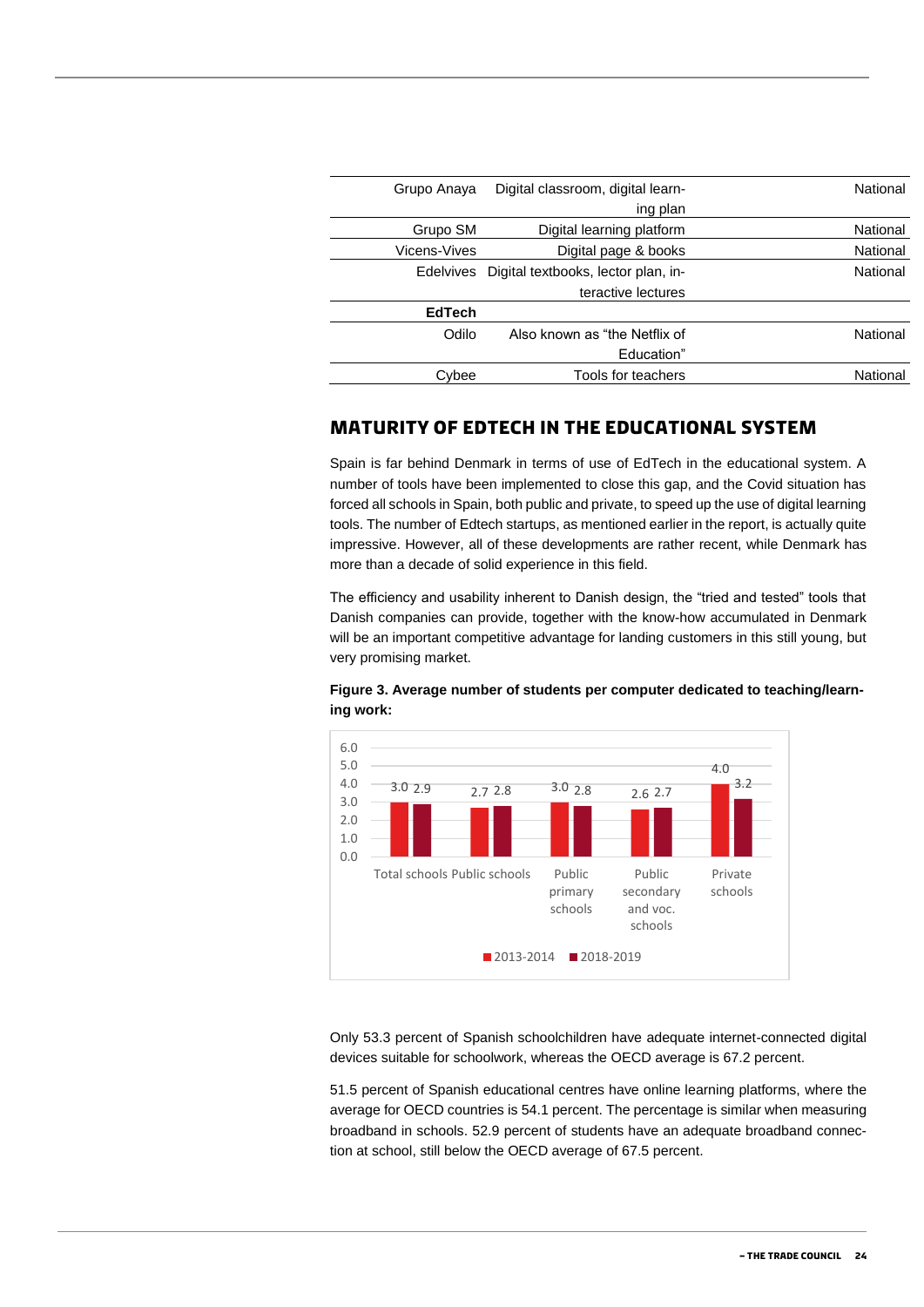49 percent of secondary school students use digital tools on a weekly basis, a percentage that rises to 58 percent in high school. In the same way, only 47 percent of Spanish primary schools have been digitized (79 percent in secondary school and high school)<sup>15</sup>.

**Table 17. Percentage of schools with internet connection in 2013-14 and 2018-19**

| Percentage of schools with an Internet connection of more than 20 Mb of         |           |           |
|---------------------------------------------------------------------------------|-----------|-----------|
| bandwidth                                                                       |           |           |
|                                                                                 | 2018-2019 | 2013-2014 |
| Total                                                                           | 76,9      | 12,0      |
| Public school                                                                   | 74,5      | 8,6       |
| Primary schools                                                                 | 70,3      | 5,6       |
| Secondary and vocational                                                        | 85,3      | 16,7      |
| training public schools                                                         |           |           |
| Private schools                                                                 | 85,0      | 23,9      |
| Internet used by children aged 10 to 15 in the three months previous to the in- |           |           |
| terview                                                                         |           |           |
|                                                                                 | 2019      | 2014      |
| <b>Percent Internet users</b>                                                   | 92,9      | 91,3      |
| At school                                                                       | 74,0      | 68,9      |
| At home                                                                         | 96,8      | 89,8      |
| Children aged 10                                                                | 86,7      | 89,3      |
| Children aged 15                                                                | 98,0      | 96,0      |

A recent example of software used in the educational system has been the adoption of th[e CENTURY Tech](https://www.century.tech/news/how-to-implement-new-technology-in-the-classroom/) educational tool, based on Artificial Intelligence, neuroscience and scientific learning, the implementation of which has become a success story<sup>16</sup>.

The Spanish Education Ministry has published the plan ["Educa en Digital"](http://www.educacionyfp.gob.es/prensa/actualidad/2020/06/20200616-educaendigital.html) (Educate Digitally) targeting the digitalization of education in the country. In this program, 500,000 hardware units will be distributed to the educational sector and the following regions will be the first one to receive the hardware. Aragón, Asturias, Canarias, Castilla-La Mancha, Extremadura, Galicia, Islas Baleares, Ceuta and Melilla. The hardware will be distributed among 16,000 schools to promote digital learning. The budget for the program is EUR 230 million<sup>17</sup>.

#### <span id="page-24-0"></span>**Learn more**

If you are interested in knowing more about concrete activities and specific counselling, please contact [The Trade Council in Spain.](https://spanien.um.dk/eksportraadet/spanien-som-marked/messer-og-eksportfremstoed)

<sup>15</sup> Source: (España, a la cola de la digitalización en las aulas: al mismo nivel que Perú o Rumanía según PISA [\(elespanol.com\)](https://www.elespanol.com/sociedad/educacion/20200929/espana-digitalizacion-aulas-mismo-peru-rumania-pisa/524448698_0.html)

<sup>16</sup> Source: (El 68% de las [escuelas españolas están digitalizadas, pero solo el 49% de los alum](https://www.eleconomista.es/ecoaula/noticias/10955429/12/20/El-68-de-las-escuelas-espanolas-estan-digitalizadas-pero-solo-el-49-de-los-alumnos-de-primaria-usa-las-herramientas-de-manera-semanal.html)[nos de primaria usa las herramientas de manera semanal -](https://www.eleconomista.es/ecoaula/noticias/10955429/12/20/El-68-de-las-escuelas-espanolas-estan-digitalizadas-pero-solo-el-49-de-los-alumnos-de-primaria-usa-las-herramientas-de-manera-semanal.html) elEconomista.es)

<sup>17</sup> Source: educacionyfp.gob.es